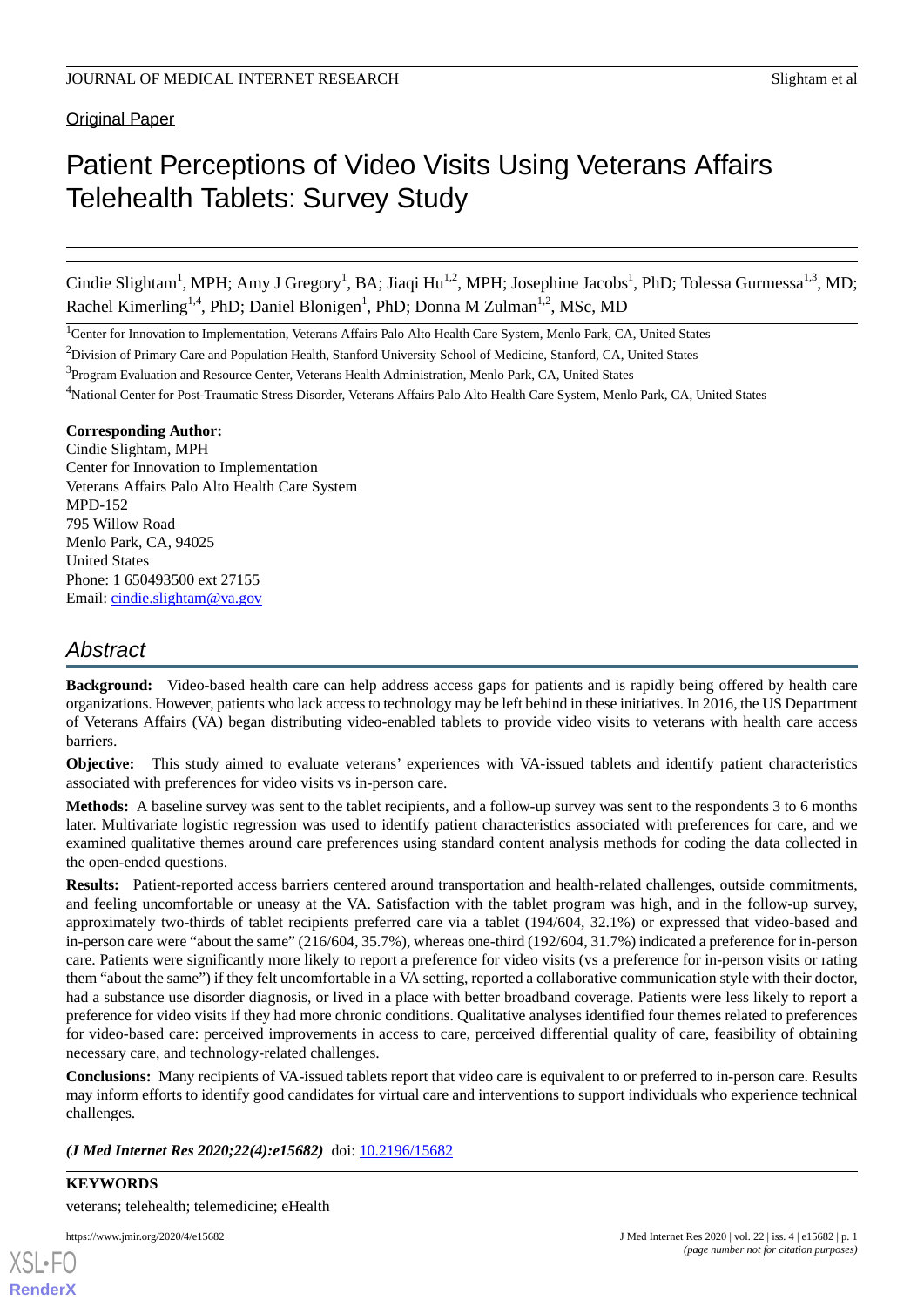## *Introduction*

## **Background**

Health care technology is advancing at a rapid pace and with it the opportunities for health care organizations to engage with patients in new ways [[1\]](#page-13-0). This growth includes the expansion of telehealth services and technologies and now encompasses Web-based care solutions that include patient portals with email communication, access to records, technology to track chronic conditions remotely, video visits, and other resources that can improve access to health care  $[1-3]$  $[1-3]$  $[1-3]$  $[1-3]$ .

The expansion of these Web-based care services includes the use of video visits to treat patients via mobile apps or Web-based applications [\[2](#page-13-2),[3](#page-13-1)]. The 2017 American Hospital Association Annual Survey found that 66% of health systems have adopted video visits, with variation across academic (61%), rural (25%), and community (45%) hospitals [[4\]](#page-13-3). Video visits can help address issues related to health care access [[5](#page-13-4)[-7](#page-13-5)], and evidence shows that they can be effective methods for delivering care, especially for disease management [[8-](#page-13-6)[11\]](#page-13-7) and mental health care [\[12](#page-13-8)-[15\]](#page-14-0). Patients often report positive feedback and the desire to continue participating in video visits, citing the convenience, cost and time savings, and the benefit of facilitating timely access to care [\[16](#page-14-1)-[18\]](#page-14-2). Prior work has identified the benefits of providing mental health care using video visits, including reduced treatment drop out and improvements in patient and provider satisfaction [\[9](#page-13-9),[10](#page-13-10)[,13](#page-13-11),[15\]](#page-14-0). Mental health patients may also experience increased connectedness and support, improved privacy, and reduced treatment stigma [[12\]](#page-13-8), while providers of patients with mental health and chronic conditions may benefit from visual access to the patient's home environment and other contextual information [[9](#page-13-9)[,10](#page-13-10),[12,](#page-13-8)[13\]](#page-13-11). Some barriers to implementing video visits still exist, including cost and liability, training and support, and providers' willingness to engage [\[19](#page-14-3)-[22\]](#page-14-4). Prior research, for instance, has found that some mental health clinicians felt that video visits could disrupt the clinical workflow or could be perceived as impersonal by some patients [\[22](#page-14-4)]. Health care systems continue to address these barriers, including recent changes in reimbursement for video visits [[23\]](#page-14-5).

With the rapid growth of Web-based care technologies and video visits, there is an interest in understanding patient attitudes toward these services [[24,](#page-14-6)[25](#page-14-7)], including patient experiences with video visits [\[16](#page-14-1),[18,](#page-14-2)[26](#page-14-8)] and drivers of video visit adoption [[27](#page-14-9)[-30](#page-14-10)]. Previous studies have explored patient characteristics (eg, gender, age, education, and rurality) associated with video visit experiences and found that patient perceptions may improve the acceptance of video encounters [\[26](#page-14-8),[31\]](#page-14-11). Prior experience with the internet and technology [\[27](#page-14-9),[31\]](#page-14-11) and the presence of health information seeking and socially motivated personality traits are also potentially associated with a greater willingness to participate in video visits [[28\]](#page-14-12).

Despite the promise of in-home video care and acceptance by many patients, access is frequently limited to patients who have a suitable device and the capability of accessing the internet. Patients without technology may not have the opportunity to realize any benefits of Web-based care [[32\]](#page-14-13). This disparity may

be an especially important issue for veterans, many of whom experience financial challenges that limit access and use despite their interest and willingness to engage in health technology [[24,](#page-14-6)[25\]](#page-14-7). The US Department of Veterans Affairs (VA) has long supported the use of technology to improve access to care and was an early adopter of video teleconferencing [\[1](#page-13-0),[33](#page-15-0)]. However, until recently, video visits were limited to veterans who could travel to community-based outpatient clinics to connect with providers at other facilities. As the VA developed plans to roll out in-home video visits, there were concerns that the technology requirements would generate new disparities for the many veterans with financial challenges, limiting their technology access and use [[23](#page-14-5)[,24](#page-14-6)].

To address this issue, the VA's Offices of Rural Health and Connected Care developed a pilot initiative to distribute video-enabled tablets to veterans who did not have the necessary technology and who had a geographic, clinical, or social barrier to in-person health care access. A previous evaluation of this program suggests that the tablets were largely used for mental health care and that as many as 20% of tablet recipients did not use their tablets [\[34](#page-15-1),[35\]](#page-15-2).

#### **Objectives**

To inform optimal tablet distribution and technical support, we evaluated patient experiences with the initiative to learn about the characteristics of patients who prefer video visits to in-person appointments. Our primary objectives were to (1) identify the primary health care access barriers among VA-issued tablet recipients, (2) examine patient experiences with tablets and any changes in perceived access to care, and (3) investigate the patient characteristics associated with preferences for video visits vs in-person care**.**

## *Methods*

## **Distribution of Tablets Issued by the Department of Veterans Affairs**

In 2016, the VA launched a pilot initiative to distribute video-enabled tablets with 4G wireless broadband or Wi-Fi connectivity to veterans with access barriers. Providers could refer patients to the program if they had a clinical need for services but experienced a barrier to accessing VA care in person and if they lacked a device or the necessary internet connectivity to engage in video appointments [[34\]](#page-15-1). Eligible patients received a video-enabled tablet with built-in wireless connectivity and the option to connect peripheral devices (such as a blood pressure cuff or thermometer) if indicated by the provider. Tablets allowed access to VA-supported programs such as the patient portal for managing prescriptions and secure messaging (My Health*e*Vet), mobile apps, and videoconferencing software. Tablets could be used for a wide range of clinical services, and the specific services and scheduling procedures were determined by local facilities. Technical support was available and provided by local VA facility telehealth coordinators and the VA National Telehealth Technology Help Desk.

The implementation of the VA's tablet distribution initiative has been described previously [[34\]](#page-15-1). Briefly, over the 2-year pilot period, 5000 tablets were distributed to 6745 patients at

 $XS$  $\cdot$ FC **[RenderX](http://www.renderx.com/)**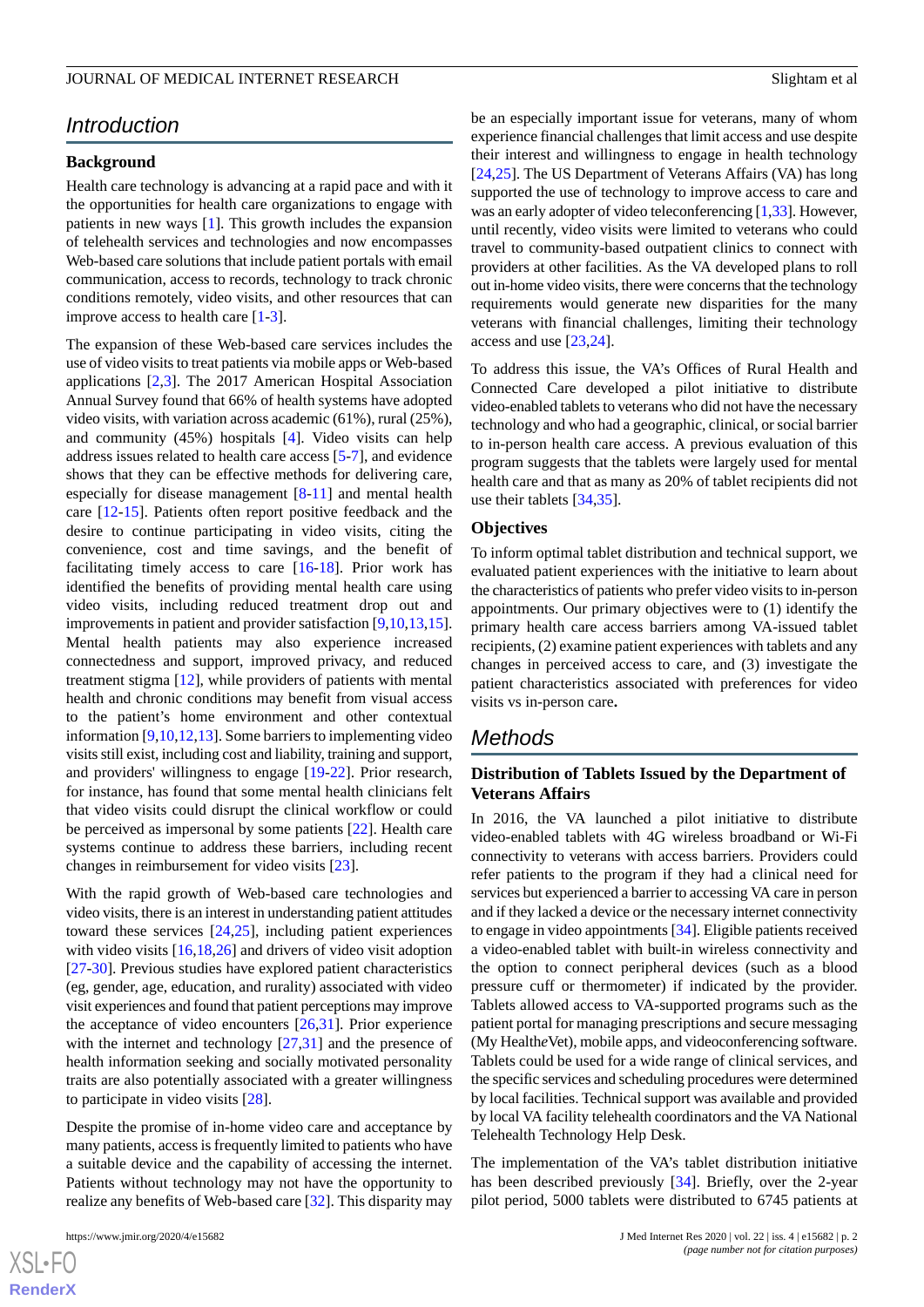86 (out of 130) VA health care systems, spanning all 18 geographic regions of the VA's health care network. Approximately half of the tablet recipients lived in rural areas and 75% had a mental illness diagnosis. Tablets were predominantly used for mental health care [\[35](#page-15-2)] but also for spinal cord injury care, primary care, palliative care, rehabilitation, and other services [[34\]](#page-15-1). The high rates of tablet use for VA mental health services are consistent with the early adoption of telemental health care in the VA [[36\]](#page-15-3) and likely explain the high rates of mental health conditions among tablet recipients compared with the general VA population.

#### **Patient Survey**

As part of the program's evaluation, the VA tablet shipment facility (Denver Acquisitions and Logistics Center, DALC) distributed surveys with all tablet shipments between April 1 and September 30, 2017. The paper survey packets included an initial incentive (US \$2 or four first class US stamps), and those who completed surveys received US \$10 as a thank-you. Participants could opt out at any time by calling or sending in an opt-out card to the evaluation team. Survey recipient information was provided to the evaluation team by the DALC, and the information was merged with administrative data to complete follow-up. Nonresponders received up to two reminder postcards and two additional survey copies as well as up to two follow-up phone calls within 2 months of the survey mail-out. Among the 2120 recipients of the baseline survey, 1321 returned the survey to the evaluation team, a 62% response rate. Similar procedures were used to send a follow-up survey to baseline survey respondents who had valid contact information 3 to 6 months later (n=1298). A total of  $36.04\%$  (763/2120) recipients completed both the baseline and follow-up survey and were included in these analyses. The survey-based evaluation of this quality improvement initiative was reviewed and designated as nonresearch by the supporting VA program office, local institutional review board, and VA Research Administration.

### **Survey Measures**

### *Baseline Characteristics*

Patient-reported barriers to accessing health care were assessed using a list of eight potential barriers generated through a literature review and expert recommendations; the 4-point response options ranged from "not a problem" to "big problem" (see survey in [Multimedia Appendix 1](#page-13-12) [[37](#page-15-4)[-40](#page-15-5)]). The baseline survey also queried patients about characteristics that might influence engagement in video visits, based on a literature review and expert guidance, including the following: demographics, current experience and reliance on VA services (in-person and video), and experience using technology for health-related purposes, via general resources (eg, internet or social media and apps) and VA resources (eg, the VA's patient portal for managing prescriptions and secure messaging, My Health*e*Vet, and telehealth remote monitoring for chronic conditions) [\[41](#page-15-6)]. Health literacy was measured using one item ("How confident are you filling out medical forms by yourself?") developed and validated by Chew et al [[42\]](#page-15-7). The collaborative communication style was assessed using questions from a current VA project that is developing a measure to assess veteran health care engagement ("When I see my provider I

bring a list of questions or concerns I want to talk about"; "I can make sure my concerns are fully addressed before my appointment ends"; response options ranged from "Not true" to "Mostly true") [\[43\]](#page-15-8). VA reliance was measured with questions in which patients indicated where they receive the majority of their primary, mental health, emergency, and hospital care (response options included "Mostly at the VA," "Mostly outside VA," "Half in VA, half outside VA," and "Nowhere"). The survey also assessed demographics including education, household income, and level of economic hardship ("My household can make ends meet") [[44\]](#page-15-9).

#### *Outcome Measures*

The follow-up survey evaluated overall experience and attitudes with the tablet, including improvements in access, perception of the video appointment, and feedback about technical aspects of the tablet technology. Patients were asked about their preference for future encounters (response options: video, in person, or "about the same") and were provided space to describe the reasons for selecting their preference.

Both baseline and follow-up surveys included measures related to satisfaction with VA care overall, as well as primary care and mental health care evaluated on a 10-point scale (1=very dissatisfied and 10=very satisfied) adapted from the 2013 Customer Satisfaction Index [\[45](#page-15-10)].

#### *Additional Data Sources*

Administrative data were collected from the VA Corporate Data Warehouse [\[46](#page-15-11)] and included age, gender, race, ethnicity, marital status, and the number of chronic condition diagnoses in the year before receiving the tablet (defined using International Statistical Classification of Disease (ICD)-9 and ICD-10 codes) [\[47](#page-15-12)]. Distance from primary VA facility, patient's zip code, and rural or urban designation were obtained from the VA's Planning System Support Group. Rurality is defined based on the Rural Urban Commuting Area categories developed by the Department of Agriculture and Health and Human Services'Health Resources and Services Administration [[48\]](#page-15-13). The contractor (Iron Bow Technologies, Inc) of the VA tablet and the wireless internet provider shared information about the percentage of residents with 4G coverage per zip code.

### **Quantitative Data Analysis**

Following data cleaning, the missing data rate was less than 5% for all variables included in the analyses; no adjustments were made for the missing data. To improve the match of the survey respondents (n=764) to the demographics of the entire tablet cohort (n=5981), we performed poststratification survey weighting based on age, rurality, and presence of a mental health condition. To model the covariance among the eight health care access barriers in the survey, we performed exploratory factor analyses, with a predefined factor cutoff of 0.55 [\[49](#page-15-14)]. For regressions, Likert scale variables were dichotomized to group together "mostly true and very true," "strongly agree and agree," and "neutral, disagree, and not true" as the reference variable. Other continuous variables were dichotomized or grouped into categories (eg, distance and age). The total number of conditions was a continuous variable. All quantitative analyses were performed using Stata 15.0 (StataCorp, LLC, Texas, USA).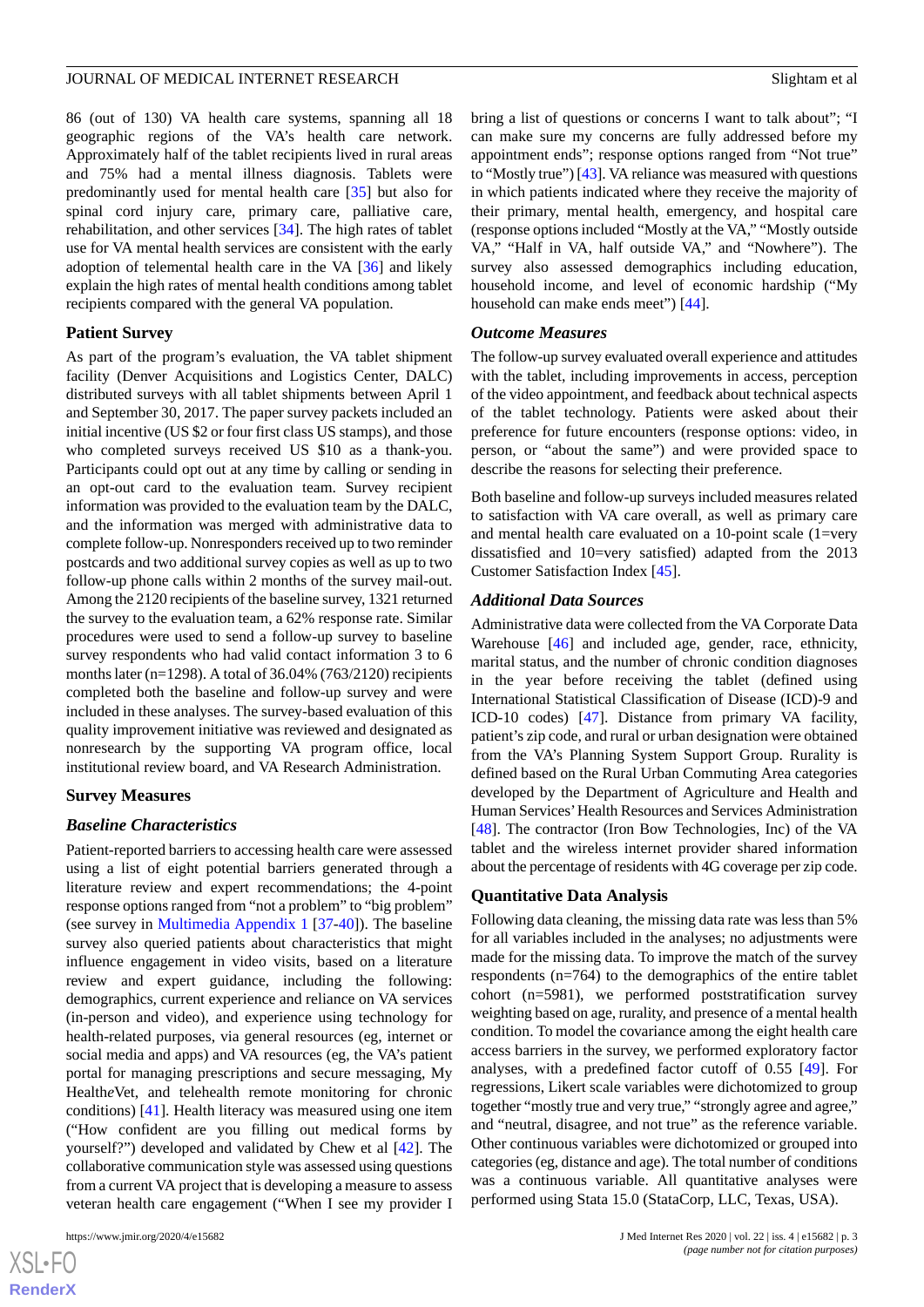The primary outcome for the analyses was a patient-reported preference for video visits (vs a preference for in-person care or rating in-person and video-based care as equivalent). We used logistic regression models to identify patient characteristics associated with a preference for video visits. Three sensitivity analyses were conducted, the first combined video visits and equivalent ratings (vs in-person) and the following two analyses did not combine the three-item survey response options for care preferences: a multinomial logistic regression (video, in person [base], and "about the same"), and an ordered logistic regression ranking the response options (in person, "about the same", and video).

An additional goal was to describe patient satisfaction with the VA tablet program and to understand changes in satisfaction with VA services by conducting paired *t*-tests among the baseline and follow-up survey respondents.

### **Qualitative Data Analysis**

The follow-up survey included one open-ended question after patients indicated their preference for future care: "Please explain the preference indicated for receiving VA care." We analyzed qualitative responses to identify additional information from the patient perspective that could be used to identify patients who may prefer to use video visits. After removing blank responses, "not applicable" responses, and responses that did not answer the question, we analyzed qualitative data from 638 survey respondents using standard content analysis methods for coding open-ended textual data [[50\]](#page-15-15). An initial codebook was developed using the eight barriers listed in the baseline patient survey and revised with additional codes after an independent review of the first 300 responses by 2 coders (CS and AG). The 2 coders independently coded the responses, and discrepancies were resolved by consensus. The codes were grouped into mutually exclusive themes that highlighted each patient's care preferences. We identified exemplary quotes to demonstrate and highlight examples for each of the themes.

# *Results*

## **Survey Respondents**

A full response breakdown is listed in [Figure 1.](#page-4-0) The survey sample (n=764) was largely representative of the overall tablet cohort (n=5981), but survey respondents were more likely to be young (<65 years) to be non-Hispanic blacks, to live in an urban area, to have a greater number of mental health conditions, and to use the tablet at 6 months compared with the tablet cohort. A comparison of the survey cohort pre-and postweighting is available in [Multimedia Appendix 2.](#page-13-13) [Table 1](#page-5-0) compares the unweighted characteristics of the baseline and follow-up survey respondents with baseline survey respondents only; the follow-up survey respondents were more likely to be older, to live in a rural area, and to use the tablet at 6 months compared with baseline responders. The mean (SE) age of the survey respondents was  $56 (0.20)$  years, where  $81.7\%$  (624/764) of the respondents were men and 54.6% (412/754) lived in a rural location. The common chronic conditions are listed in [Table 2](#page-7-0), including hypertension (394/764, 51.6%), depression (389/764, 50.9%), and post-traumatic stress disorder (348/764, 45.5%). These condition rates are similar to the overall tablet cohort, and a comparison of the condition counts can be seen in [Multimedia Appendix 2](#page-13-13) [\[33](#page-15-0)]. The patient-reported access barriers are listed in [Table 3](#page-8-0); the big and small barriers were combined for this analysis owing to small cell sizes in a few barrier categories. The most common barriers were travel time (503/757, 66.4%), travel cost (416/753, 55.2%), health conditions (405/754, 53.7%), bad weather (426/754, 56.5%) and feeling uncomfortable or uneasy at the VA (248/753, 32.9%). The factor analysis created three categories of barriers from the original list: transportation, outside commitments (eg, work, school, and caregiving responsibilities), and a single barrier related to feeling uncomfortable or uneasy at the VA ([Table 3](#page-8-0)).

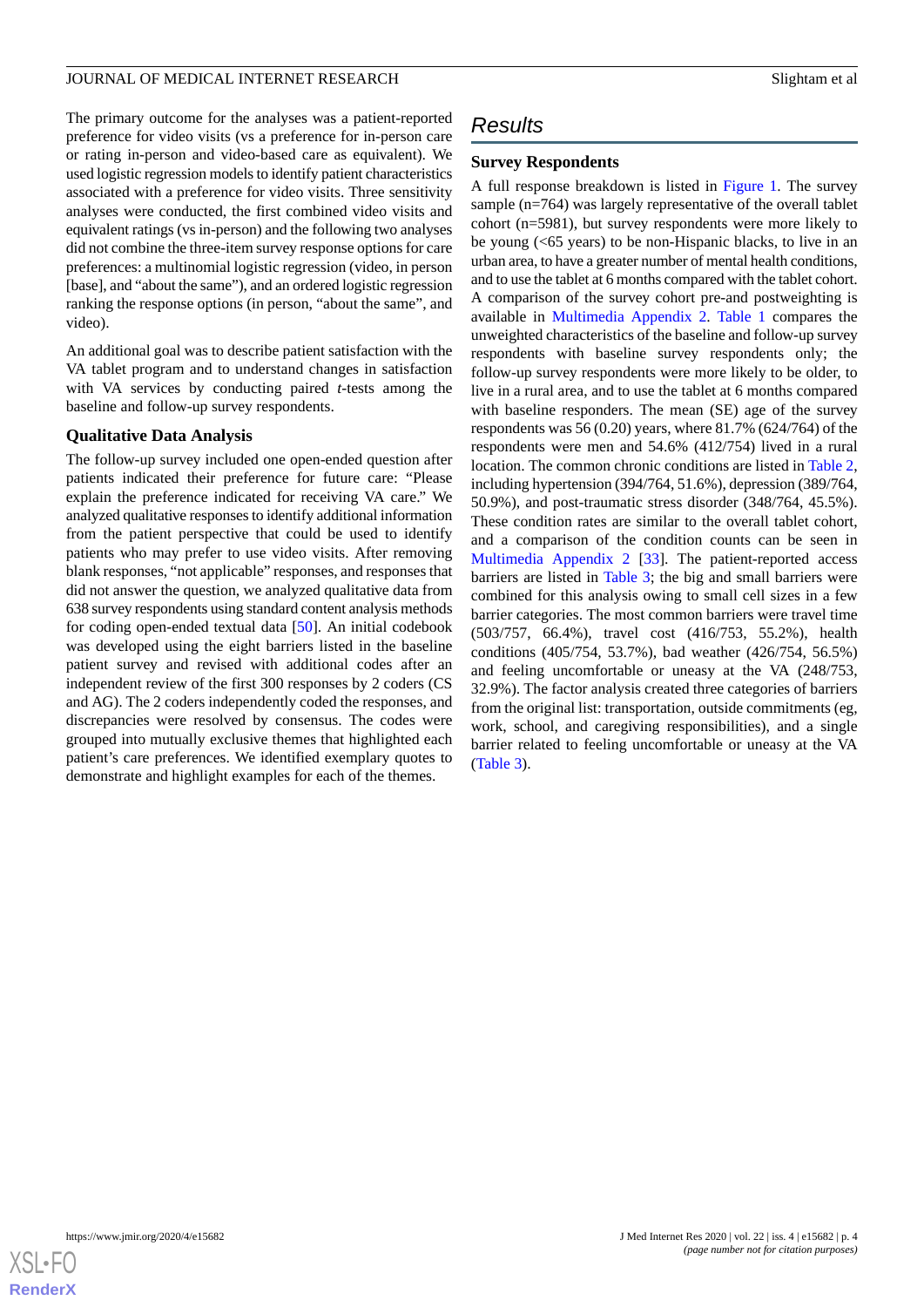<span id="page-4-0"></span>Figure 1. Survey response flow chart.



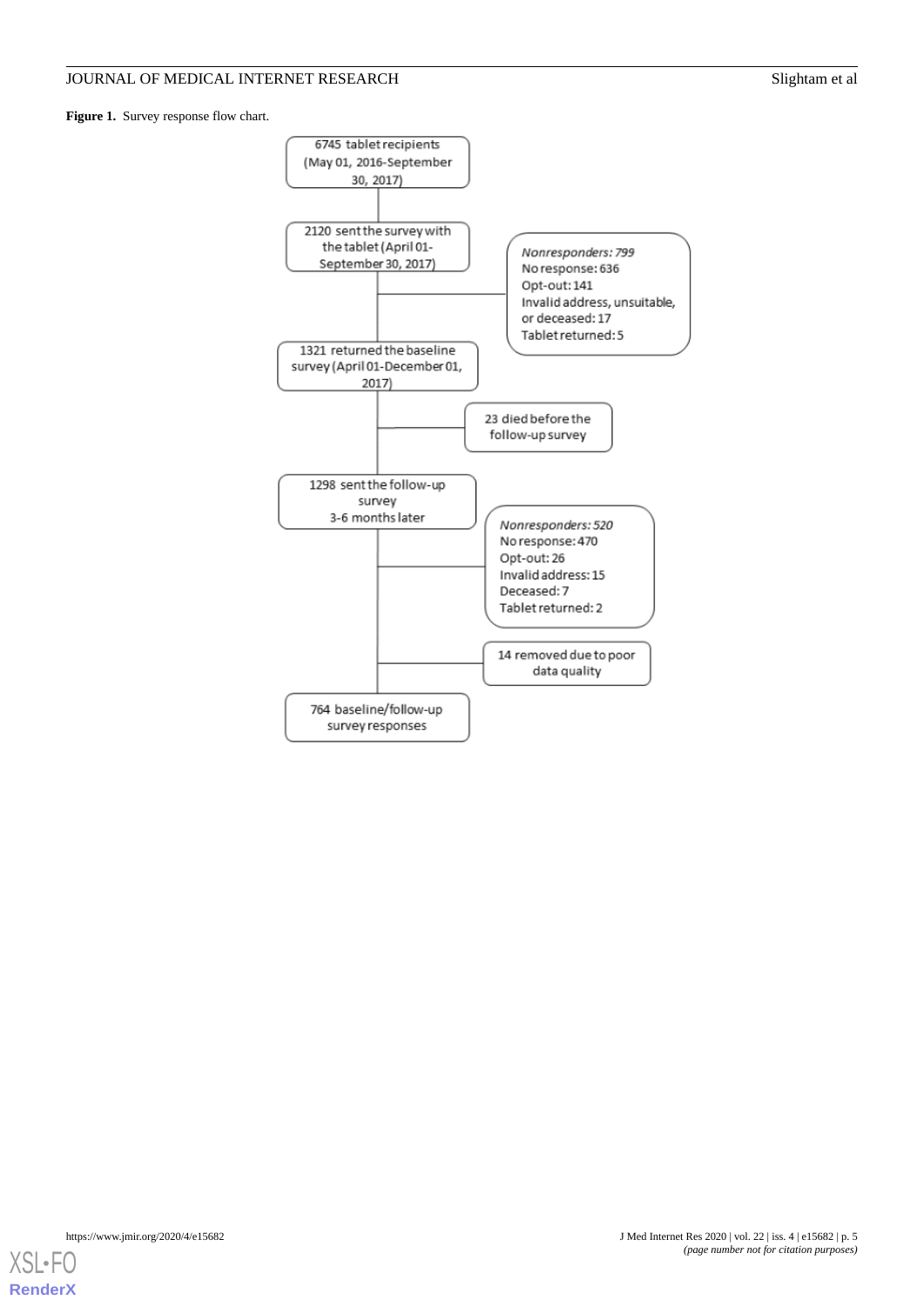<span id="page-5-0"></span>**Table 1.** Demographics of the survey cohort.

| Demographics <sup>a</sup>                                                          | Baseline and follow-up survey respondents (n=764) |                          | Baseline survey respondents only $(n=530)$ P value |            |                          |                        |                          |
|------------------------------------------------------------------------------------|---------------------------------------------------|--------------------------|----------------------------------------------------|------------|--------------------------|------------------------|--------------------------|
|                                                                                    | $n$ (%)                                           | Mean (SD)                | Median (IQR)                                       | $n$ (%)    |                          | Mean (SD) Median (IQR) |                          |
| Age (years) <sup>b</sup>                                                           |                                                   | 58.6 (14.5)              |                                                    |            | 54.7 (17.1)              |                        | $<.001$ <sup>c</sup>     |
| 18-44                                                                              | 137(18.5)                                         | $\_d$                    |                                                    | 167 (32.4) | $\qquad \qquad -$        |                        | $\qquad \qquad -$        |
| $45 - 64$                                                                          | 306(41.2)                                         | $\overline{\phantom{0}}$ |                                                    | 173(33.5)  | $\overline{\phantom{m}}$ |                        |                          |
| 65-101                                                                             | 299 (40.3)                                        |                          |                                                    | 176(34.1)  | $\overline{\phantom{m}}$ |                        |                          |
| Male $(\%)$                                                                        | 624 (81.7)                                        |                          |                                                    | 442 (83.4) | $\overline{\phantom{0}}$ |                        | .42                      |
| Marital status <sup>b</sup>                                                        |                                                   |                          |                                                    |            |                          |                        |                          |
| Married                                                                            | 450 (58.9)                                        |                          |                                                    |            |                          |                        |                          |
| Divorced or never married                                                          | 287(37.6)                                         |                          |                                                    |            |                          |                        |                          |
| Widowed                                                                            | 17(2.2)                                           |                          |                                                    |            |                          |                        | $\overline{\phantom{a}}$ |
| Raceb                                                                              |                                                   |                          |                                                    |            |                          |                        | .17                      |
| White or white non-Hispanic                                                        | 598 (80.4)                                        |                          |                                                    | 388 (74.6) | $\overline{\phantom{a}}$ |                        | $\qquad \qquad -$        |
| <b>Black or African American</b>                                                   | 90(12.1)                                          |                          |                                                    | 83 (16.0)  |                          |                        | $\overline{\phantom{0}}$ |
| American Indian, Native Hawaiian,<br>or other                                      | 18(2.4)                                           |                          |                                                    | 14(2.7)    |                          |                        |                          |
| Asian                                                                              | 4(0.5)                                            |                          |                                                    | 5(1.0)     |                          |                        |                          |
| Unknown or decline                                                                 | 34(4.6)                                           |                          |                                                    | 30(5.8)    |                          |                        | $\qquad \qquad -$        |
| Ethnicity <sup>b</sup>                                                             |                                                   |                          |                                                    |            |                          |                        | .15                      |
| Hispanic or Latino                                                                 | 32(4.2)                                           |                          |                                                    | 35(6.6)    |                          |                        | $\qquad \qquad -$        |
| Non-Hispanic/Latino                                                                | 704 (92.6)                                        |                          |                                                    | 475 (90.0) | $\overline{\phantom{a}}$ |                        | $\overline{\phantom{m}}$ |
| Unknown or decline                                                                 | 24(3.2)                                           |                          |                                                    | 18(3.4)    |                          |                        | $\qquad \qquad -$        |
| Rurality <sup>b,e</sup>                                                            |                                                   |                          |                                                    |            |                          |                        | < 01                     |
| Urban                                                                              | 342 (45.4)                                        |                          |                                                    | 277 (53.2) | $\overline{\phantom{a}}$ |                        |                          |
| Rural or highly rural                                                              | 412 (54.6)                                        |                          |                                                    | 244 (46.8) |                          |                        | $\qquad \qquad -$        |
| Education <sup>b,f</sup>                                                           |                                                   |                          |                                                    |            |                          |                        | .75                      |
| Attended or graduated high school or 227 (29.8)<br>general educational development |                                                   |                          |                                                    | 157 (30.0) | $\overline{\phantom{a}}$ |                        | $\overline{\phantom{m}}$ |
| Some college or 2-year degree                                                      | 343(45.1)                                         |                          |                                                    | 244 (46.7) |                          |                        |                          |
| 4-year college graduate or more                                                    | 191(25.1)                                         |                          |                                                    | 122(23.3)  |                          |                        |                          |
| Income <sup>b,f</sup> (US $\frac{1}{2}$ per year)                                  |                                                   |                          |                                                    |            |                          |                        | .32                      |
| $<$ 25,000                                                                         | 249 (33.6)                                        |                          |                                                    | 186 (36.0) | $\overline{\phantom{a}}$ |                        | $\overline{\phantom{0}}$ |
| 25,001-50,000                                                                      | 324(43.7)                                         |                          |                                                    | 231 (44.7) |                          |                        |                          |
| >50,000                                                                            | 169(22.8)                                         |                          |                                                    | 100(19.3)  | $\overline{\phantom{a}}$ |                        |                          |
| Economic hardshipb,f                                                               |                                                   |                          |                                                    |            |                          |                        | .53                      |
| Great difficulty and difficulty                                                    | 243 (32.1)                                        |                          |                                                    | 172 (32.7) |                          |                        |                          |
| Some difficulty                                                                    | 271 (35.8)                                        |                          |                                                    | 203 (38.6) |                          |                        |                          |
| Rather easily                                                                      | 149(19.7)                                         |                          |                                                    | 97 (18.4)  |                          |                        |                          |
| Easily or very easily                                                              | 94 (12.4)                                         |                          |                                                    | 54(10.3)   |                          |                        |                          |
| Driving distance to primary VA <sup>g</sup> facility<br>(miles)                    | 756 (98.9)                                        | 22.9(22.9)               | $16(7-32)$                                         | 524 (98.9) | $21.3(22.5)$ 14 (6-30)   |                        | .21                      |

Health literacy (out of 4)<sup>f</sup> 755 (98.8) 2.6 (1.3) 3 (2-4) 520 (98.1) 2.5 (1.3) 3 (2-4) .18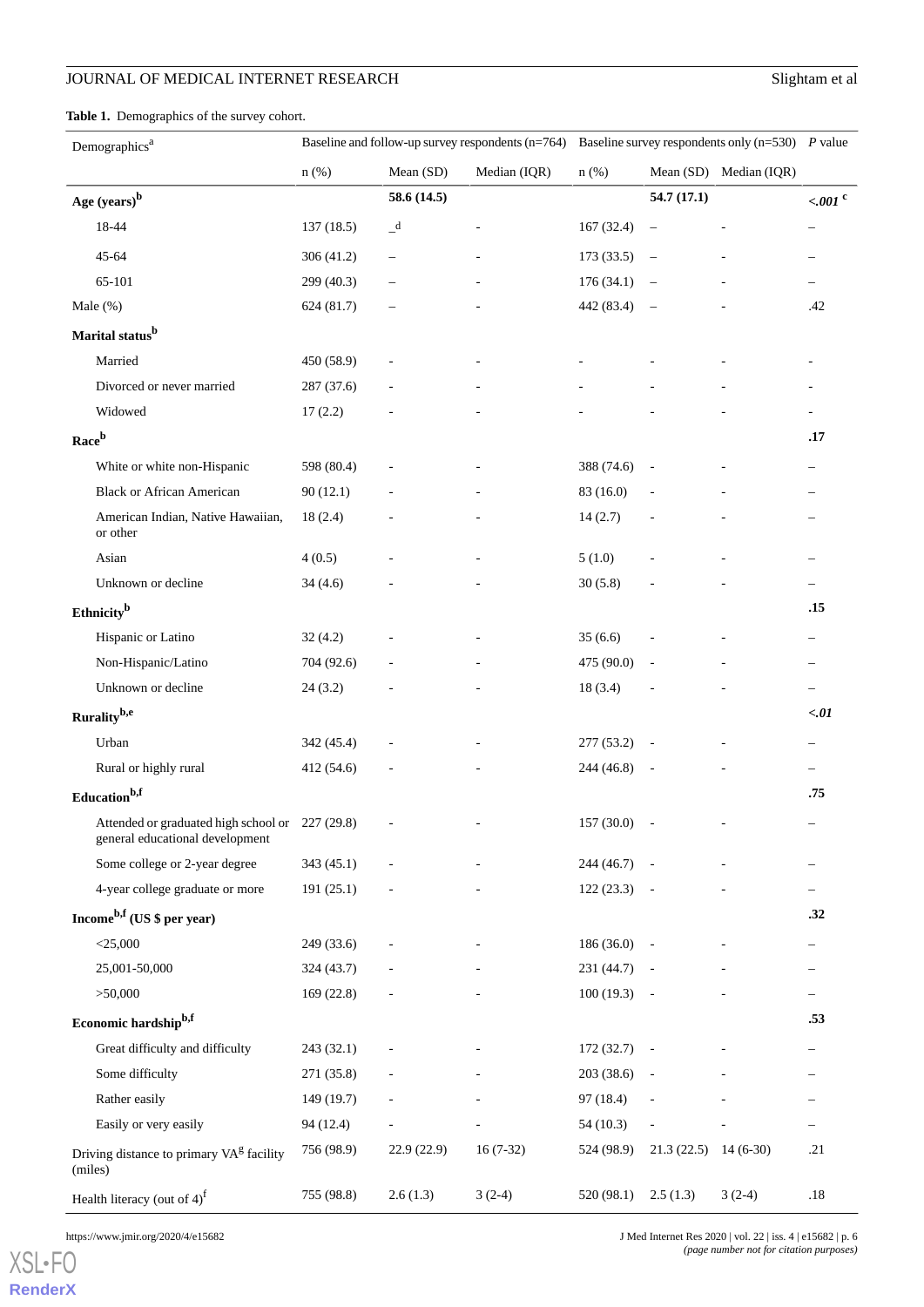| Demographics <sup>a</sup>                                     |            |             | Baseline and follow-up survey respondents $(n=764)$ | Baseline survey respondents only $(n=530)$ |             | P value              |         |
|---------------------------------------------------------------|------------|-------------|-----------------------------------------------------|--------------------------------------------|-------------|----------------------|---------|
|                                                               | n(%)       | Mean $(SD)$ | Median (IOR)                                        | $n(\%)$                                    | Mean $(SD)$ | Median (IOR)         |         |
| Technology use pretablet <sup><math>I</math></sup> (out of 8) | 761 (99.6) | 2.6(1.9)    | $2(1-4)$                                            | 529 (99.8)                                 | 2.5(1.9)    | $2(1-4)$             | .29     |
| Percentage of 4G internet coverage per<br>zip code            | 760 (99.5) | 96.5(10.5)  | 99.99 (99.1-100)                                    | 527 (99.4)                                 | 97.4(9.6)   | 99.99 (99.4-<br>100) | .16     |
| Number of tablet encounters at 6 months                       | 592 (77.5) | 5.7(5.2)    | $4(2-7)$                                            | 363(68.5)                                  | 4.4(4.5)    | $3(1-6)$             | < 0.001 |
| Number of mental health tablet encounters<br>at 6 months      | 383 (50.1) | 5.7(5.0)    | $4(2-8)$                                            | 246 (46.4)                                 | 4.7(4.7)    | $3(1-6)$             | < 01    |

<sup>a</sup>The results of poststratification weighing available in [Multimedia Appendix 2](#page-13-13) shows changes when weighted on age, rurality, and mental health conditions.

<sup>b</sup>The denominator for the proportions calculated is the total number of individuals with available data

<sup>c</sup>*P* values in italics are statistically significant.

<sup>d</sup>Not applicable.

<sup>e</sup>Rurality provided by the VA's Planning Systems Support Group, which categorizes rural and urban status based on the Rural Urban Commuting Area categories developed by the Department of Agriculture and Health and Human Services' Health Resources and Services Administration [\[48\]](#page-15-13).

f<sub>Indicates</sub> a survey measure.

<sup>g</sup>VA: Department of Veterans Affairs.

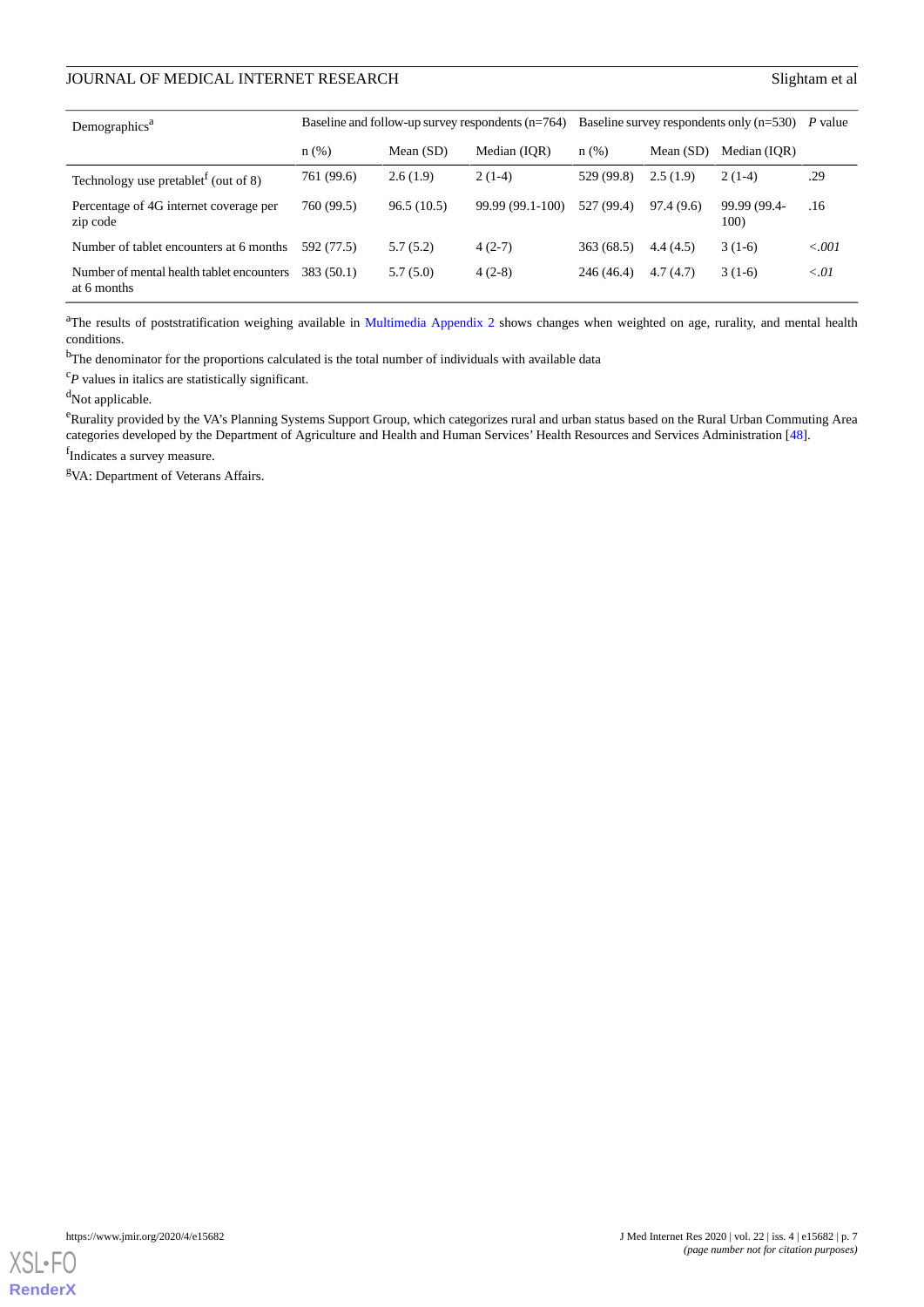## **JOURNAL OF MEDICAL INTERNET RESEARCH Slightam et al.** Slightam et al.

<span id="page-7-0"></span>**Table 2.** Chronic conditions among baseline and follow-up survey respondents.

| Chronic conditions                    | Values                   |                            |                          |
|---------------------------------------|--------------------------|----------------------------|--------------------------|
|                                       | n (%) <sup>a</sup>       | Mean (SD)                  | Median (IQR)             |
| Number of chronic conditions          |                          | 4.1(2.3)                   | $4(2-5)$                 |
| $0 - 3$                               | 297 (38.9)               | $\qquad \qquad -$          | ÷                        |
| $4 - 6$                               | 339 (44.4)               | $\overline{\phantom{0}}$   |                          |
| $7 - 14$                              | 128 (16.8)               |                            |                          |
| Conditions <sup>b</sup>               |                          |                            |                          |
| Acid-related diseases                 | 181 (23.7)               | $\mathcal{L}^{\mathbf{C}}$ |                          |
| Alzheimer or Dementia                 | 19(2.5)                  | ۰                          |                          |
| Arthritis                             | 153 (20)                 |                            |                          |
| Asthma                                | 43(5.6)                  |                            |                          |
| Cancer                                | 85(11.1)                 |                            |                          |
| Chronic obstructive pulmonary disease | 121 (15.8)               |                            |                          |
| Diabetes                              | 195(25.5)                |                            |                          |
| Heart failure                         | 61(8.0)                  |                            |                          |
| <b>HIV</b> or AIDS                    | 4(0.5)                   |                            |                          |
| Headache                              | 97(12.7)                 |                            |                          |
| Hepatitis C                           | 30(3.9)                  |                            |                          |
| Hypertension                          | 394 (51.6)               |                            |                          |
| Ischemic heart disease                | 114 (14.9)               |                            |                          |
| Low back pain                         | 279 (36.5)               |                            |                          |
| Multiple sclerosis                    | 17(2.2)                  |                            |                          |
| Parkinson disease                     | 25(3.3)                  |                            |                          |
| Peripheral vascular disease           | 50(6.5)                  |                            |                          |
| Prostatic hyperplasia                 | 74 (9.7)                 |                            |                          |
| Renal disease                         | 54(7.1)                  |                            |                          |
| Spinal cord injury                    | 62(8.1)                  |                            |                          |
| Stroke                                | 42(5.5)                  | $\overline{\phantom{a}}$   | $\overline{\phantom{a}}$ |
| Traumatic brain injury                | 34(4.5)                  |                            |                          |
| <b>Mental health conditions</b>       |                          |                            |                          |
| Any mental health condition           | 561 $(73.1)$             | $\overline{\phantom{a}}$   |                          |
| Number of mental health conditions    | $\overline{\phantom{a}}$ | 1.3(1.1)                   | $1(0-2)$                 |
| Substance use disorder <sup>d</sup>   | 121(15.9)                |                            |                          |
| Alcohol abuse or dependence           | 90(11.8)                 |                            |                          |
| Drug use or dependence                | 63(8.2)                  |                            |                          |
| Schizophrenia                         | 21(2.7)                  |                            |                          |
| Bipolar disorder                      | 50(6.5)                  |                            |                          |
| Depression                            | 389 (50.9)               |                            |                          |
| Post-traumatic stress disorder        | 348 (45.5)               |                            |                          |

<sup>a</sup>n (%) represents the unadjusted number of survey respondents; weighted differences are available in [Multimedia Appendix 2](#page-13-13).

<sup>b</sup>Conditions have been adapted from a list developed by the VA Health Economics Research Center [[47](#page-15-12)]. <sup>c</sup>Not applicable.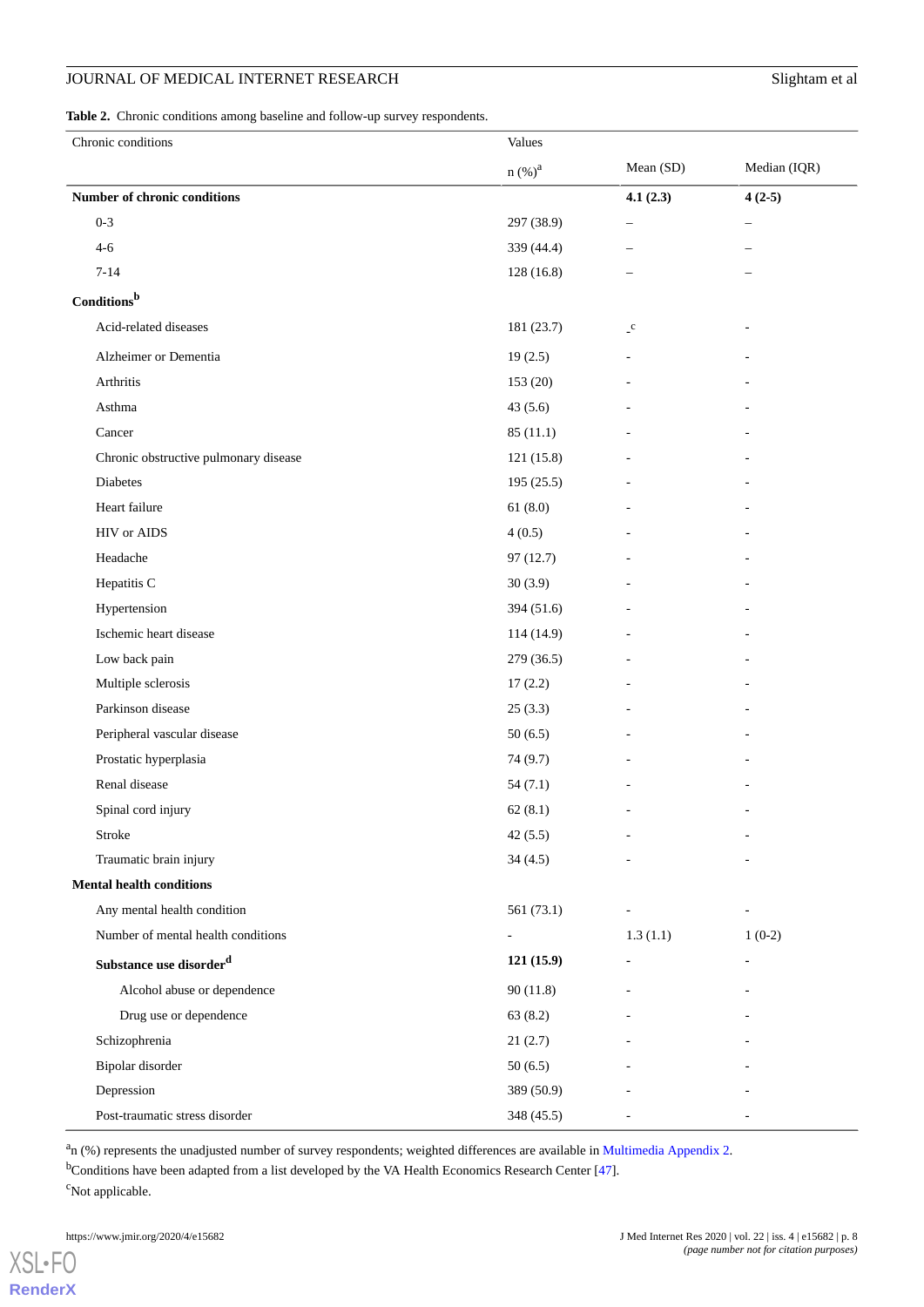<sup>d</sup>Substance use includes alcohol and any drug abuse or dependence diagnosis; individual and combined rates are shown.

<span id="page-8-0"></span>

|  |  | Table 3. Self-reported health care access barriers and factor analysis. |  |  |
|--|--|-------------------------------------------------------------------------|--|--|
|--|--|-------------------------------------------------------------------------|--|--|

| Self-reported health care access barriers <sup>a</sup>                                                       | Big or small<br>problem, $n$ $(\%)$ | Not a problem or don't Factor<br>know, $n$ $(\%)$ | 1       | Factor<br>2 | Unique-<br>ness | Factor<br>category              |
|--------------------------------------------------------------------------------------------------------------|-------------------------------------|---------------------------------------------------|---------|-------------|-----------------|---------------------------------|
| Travel time to the VA $^{b}$ (n=757)                                                                         | 503 (66.4)                          | 254(33.6)                                         | 0.68    | 0.24        | 0.48            | Trans-<br>portation             |
| Difficulty getting transportation to the VA $(n=753)$                                                        | 270 (35.9)                          | 483(64.1)                                         | 0.71    | 0.01        | 0.49            | Trans-<br>portation             |
| Cost of traveling to the VA $(n=753)$                                                                        | 416(55.2)                           | 337 (44.8)                                        | 0.60    | 0.30        | 0.55            | Trans-<br>portation             |
| Health conditions make it challenging for you to get to the VA<br>$(n=754)$                                  | 405(53.7)                           | 349 (46.3)                                        | 0.67    | $-0.06$     | 0.55            | Trans-<br>portation             |
| Bad weather conditions $(n=754)$                                                                             | 426 (56.5)                          | 328 (43.5)                                        | 0.58    | $-0.23$     | 0.61            | Trans-<br>portation             |
| Work or school make it difficult for you to get the health care<br>you need $(n=734)$                        | 182 (24.8)                          | 552 (75.2)                                        | $-0.07$ | 0.84        | 0.28            | Commit-<br>ments                |
| Family or caregiving responsibilities make it difficult for you<br>to get the health care you need $(n=753)$ | 183 (24.3)                          | 570 (75.7)                                        | 0.36    | 0.56        | 0.56            | Commit-<br>ments                |
| Feeling uncomfortable or uneasy at the VA $(n=753)$                                                          | 248 (32.9)                          | 505 (67.1)                                        | 0.30    | 0.45        | 0.70            | Uncom-<br>fortable<br>or uneasy |

<sup>a</sup>The predefined factor cut-off of .55 was used to group access barriers into categories.

b<sub>VA</sub>: Department of Veterans Affairs.

## **Satisfaction With Tablets and the Department of Veterans Affairs Health Care**

Respondents indicated high levels of satisfaction with their VA health care. Between baseline and follow-up surveys, there were statistically significant increases in patient satisfaction regarding their overall VA care (from mean 7.4, SE 0.10 to mean 7.9, SE 0.08; *P*<.001; n=706), as well as primary care (from mean 7.4, SE 0.1 to mean 7.7, SE 0.1; *P*<.001; n=667) and mental health care (from mean 7.5, SE 0.1 to mean 8.2, SE 0.1; *P*<.001; n=570). In the follow-up survey, 86.0% (523/608) of the respondents indicated that they would recommend video care to others (agree or strongly agree). Satisfaction ratings for the

quality of the technology and technical assistance were also high: 86.1% (547/635) agreed or strongly agreed with statements regarding the ease of using the equipment and receiving the help needed to learn the technology (83.5%, 513/614) and that it was easy to ask questions (88.4%, 518/586), ask for help (87.2%, 525/602), and understand instructions (87.4%, 512/586). Satisfaction with the video visits was also high: 84.1% (493/586) agreed or strongly agreed that their provider addressed their concerns during the video visit, 78.1% (472/604) agreed or strongly agreed that the lack of contact was not a problem, and 83.4% (534/640) agreed or strongly agreed that the technology was secure. A breakdown of these results is shown in [Figure 2](#page-9-0).

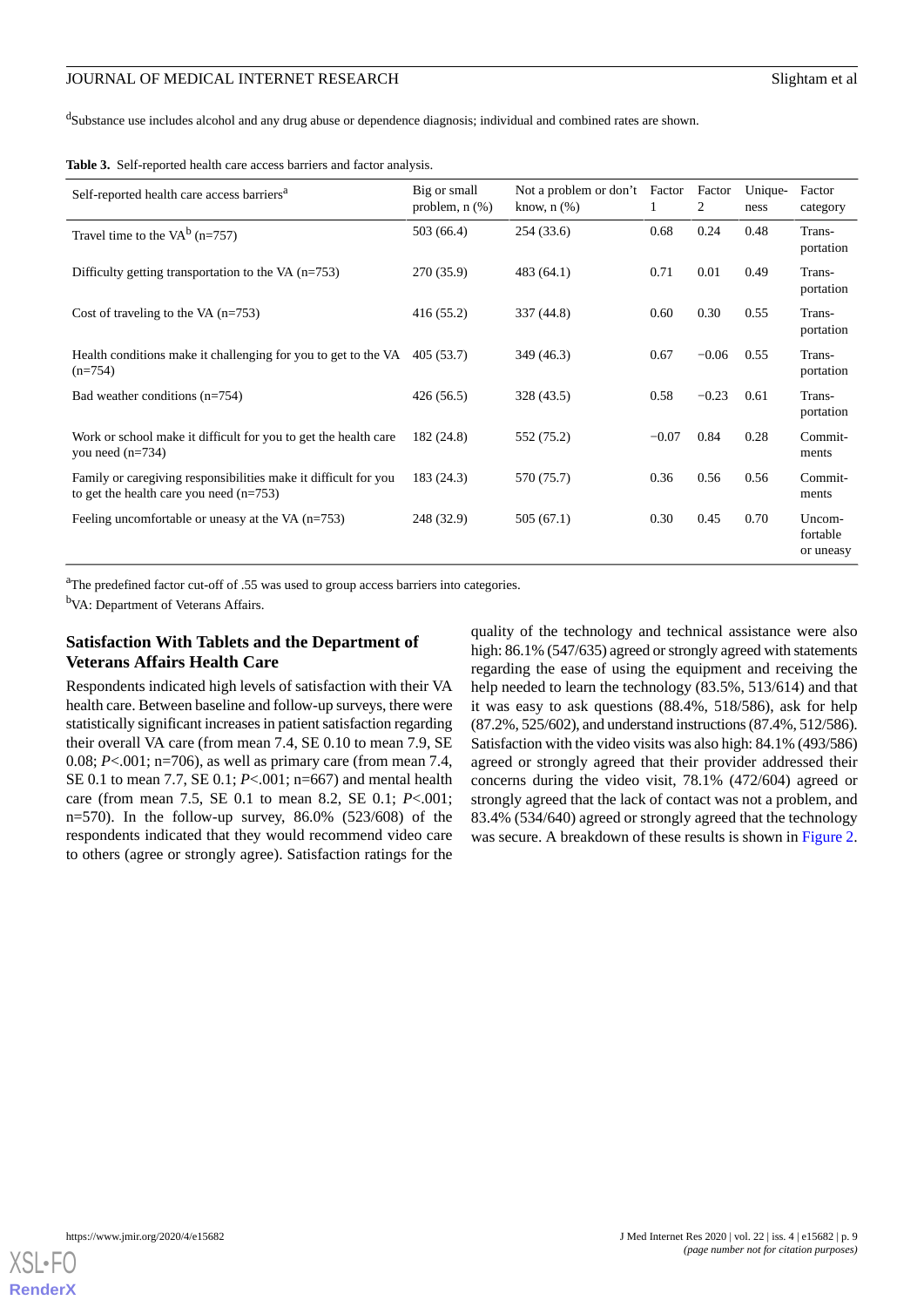<span id="page-9-0"></span>Figure 2. Patient-reported experiences using the tablets provided by the Department of Veteran Affairs.



## **Preferences for Video Visits Versus In-Person Care**

In the follow-up survey, 32.1% (194/604) of tablet recipients indicated that they would prefer to conduct their future VA appointments by video, 31.8% (192/604) indicated that they would prefer these visits in person, and 35.7% (216/604) indicated their preference was "about the same". In the multivariate regression analyses, patients were more likely to report a preference for video-based care (vs in person or "about the same") if they reported the barrier of feeling uncomfortable or uneasy in the VA setting (adjusted odds ratio [AOR] 2.22, 95% CI 0.88-2.26; *P*<.001), if they indicated mostly/very true to the statement "I can make sure my concerns are fully

addressed before my appointment ends" (AOR 1.59, 95% CI 1.02-2.47; *P*=.04), or if they had a substance use disorder in the year before receiving the tablet (AOR 1.91, 95% CI 1.12-3.26; *P*=.02). Patients were less likely to prefer video-based care if they had a greater number of chronic conditions (AOR 0.88, 95% CI 0.78-0.99; *P*=.03). There were trends suggesting that patients were also more likely to prefer video-based care if they had less than college education (AOR 1.52, 95% CI 0.96-2.40; *P*=.08) and if they indicated mostly/very true to the question "When I see my doctor, I bring a list of questions or concerns I want to talk about" (AOR 1.49, 95% CI 0.99-2.26; *P*=.06). The full regression results are listed in [Table 4.](#page-10-0)

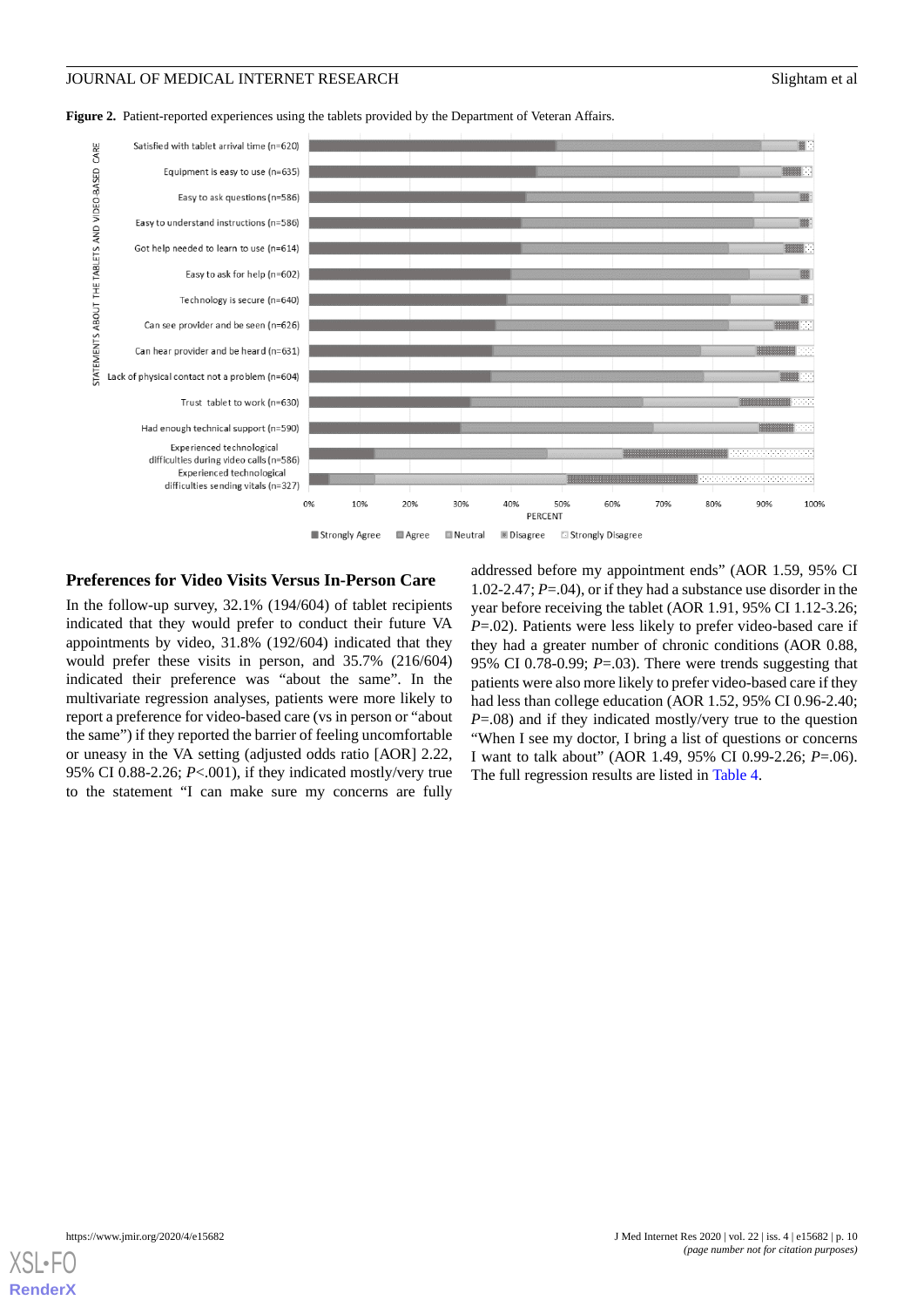<span id="page-10-0"></span>**Table 4.** Characteristics associated with the preference for video visits (N=558).

| Preference for video appointments                                                                    | Adjusted odds ratio <sup>a</sup> (95% CI) | $P$ value |
|------------------------------------------------------------------------------------------------------|-------------------------------------------|-----------|
| $VAb$ technology use <sup>c</sup>                                                                    | $1.41(0.88-2.26)$                         | .16       |
| Other technology use <sup>c</sup>                                                                    | $0.92(0.60-1.41)$                         | .70       |
| Reliance on VA: medical care <sup>d</sup>                                                            | $0.93(0.58-1.48)$                         | .76       |
| Reliance on VA: mental health care <sup>d</sup>                                                      | $0.70(0.43-1.14)$                         | .15       |
| Driving distance to primary VA facility (miles; reference: <15 miles)                                |                                           |           |
| 16-40                                                                                                | $1.24(0.81-1.89)$                         | .32       |
| $>40$                                                                                                | $1.58(0.89-2.79)$                         | .12       |
| Access barriers: transportation or travel <sup>e</sup>                                               | $1.44(0.75-2.75)$                         | .27       |
| Access barriers: commitments <sup>e</sup>                                                            | $1.10(0.72 - 1.67)$                       | .66       |
| Access barriers: uncomfortable or uneasy <sup>e</sup>                                                | 2.22 (1.43-3.44)                          | < .001    |
| Gender (reference: male)                                                                             | $0.93(0.56-1.54)$                         | .78       |
| Age (years; reference: 18-44 years)                                                                  |                                           |           |
| $45 - 64$                                                                                            | $1.01(0.62-1.66)$                         | .96       |
| 65-101                                                                                               | $0.72(0.38-1.37)$                         | .32       |
| Married <sup>a</sup>                                                                                 | $1.35(0.90-2.02)$                         | .14       |
| Verizon coverage (reference: less than 95% coverage)                                                 | $1.60(0.84-3.06)$                         | .15       |
| Economic hardship (great and some difficulty making ends meet vs all else)                           | $1.43(0.94-2.19)$                         | .10       |
| Education (reference: some college or more)                                                          |                                           |           |
| High school graduate or GED <sup>f</sup>                                                             | $1.52(0.96-2.40)$                         | .08       |
| When I see my provider, I bring a list of questions or concerns I want to talk<br>about <sup>d</sup> | $1.49(0.99-2.26)$                         | .06       |
| I can make sure my concerns are fully addressed before my appointment ends <sup>d</sup>              | $1.59(1.02-2.47)$                         | .04       |
| Health literacy (quite and extremely vs all else)                                                    | $1.08(0.71-1.64)$                         | .73       |
| Total number of conditions (continuous)                                                              | $0.88(0.78-0.99)$                         | .03       |
| Substance use diagnosis <sup>c</sup>                                                                 | $1.91(1.12-3.26)$                         | .02       |
| Depression <sup>c</sup>                                                                              | $0.97(0.63-1.49)$                         | .89       |
| Post-traumatic stress disorder <sup>c</sup>                                                          | $1.32(0.87-2.02)$                         | .19       |
| Schizophrenia or bipolar <sup>c</sup>                                                                | $1.45(0.71-2.95)$                         | .31       |

<sup>a</sup>Multivariate logistic regression comparing characteristics of patients who reported a preference for video visits with those who reported a preference for in-person care or reported a preference for video visits and in-person care "about the same" (reference group). Italicized *P* value indicate significance at  $P < 0.05$ .

<sup>b</sup>VA: Department of Veterans Affairs.

<sup>c</sup>Any or yes vs none.

<sup>d</sup>Mostly true and true vs all else.

<sup>e</sup>Big or small problem vs not a problem and don't know.

<sup>f</sup>GED: general educational development.

We conducted several sensitivity analyses to understand the nuances among the survey question response options. The first analysis grouped patient-reported preferences for video visits with rating in-person and video-based care as equivalent and compared this with a preference for in-person care. In this model, patients were more likely to prefer video visits or report

 $XS$ l • FC **[RenderX](http://www.renderx.com/)** that they were equivalent to in-person care if they lived within a driving distance of 16 to 40 miles (AOR 1.65, 95% CI 1.09-2.51; *P*=.02) and were less likely to report these preferences if their age was greater than 65 years (AOR 0.37, 95% CI 0.18-0.72; *P*<.01; [Multimedia Appendix 3](#page-13-14)). Sensitivity analyses that used a 3-category dependent variable (prefer video, prefer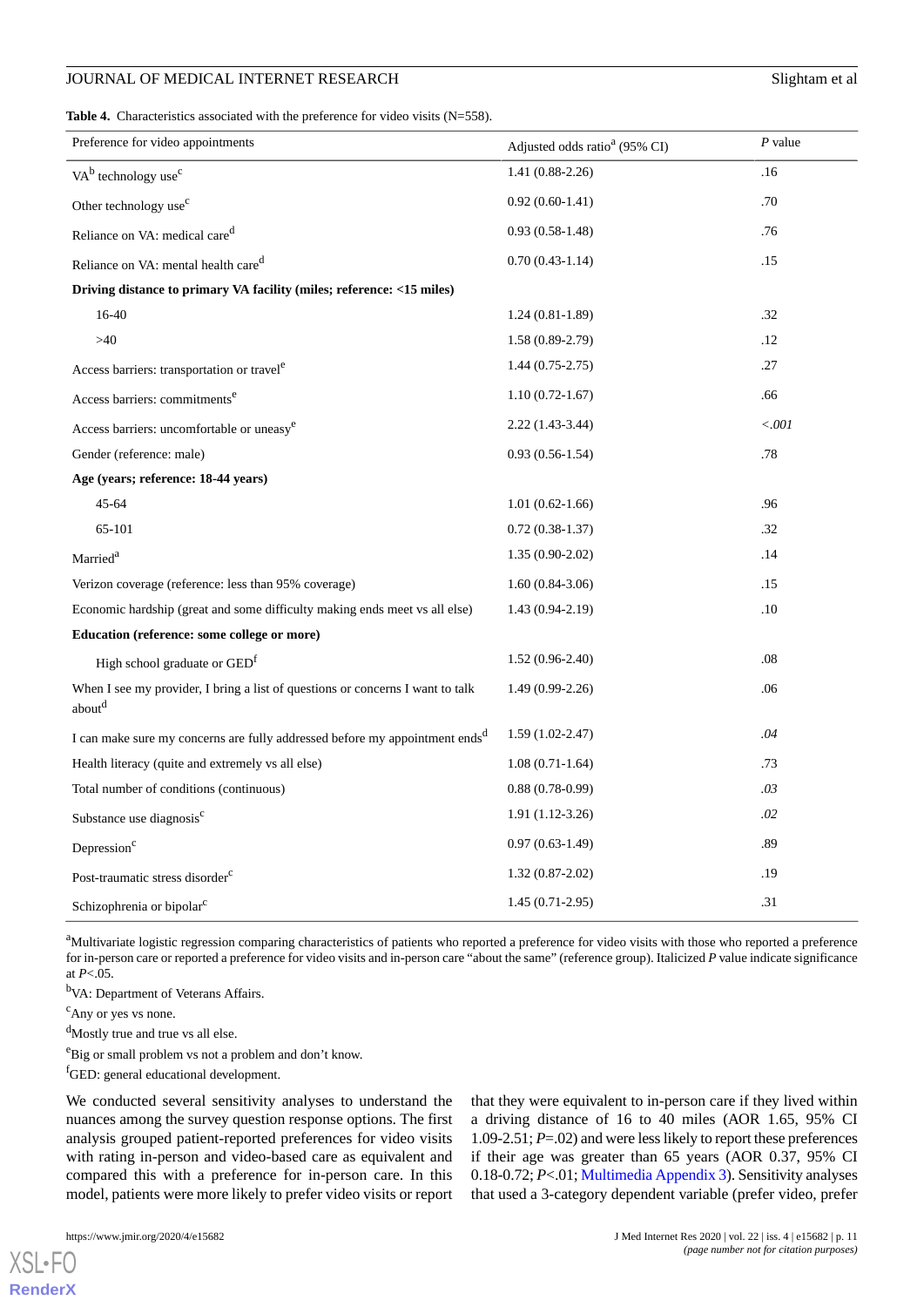in-person, or "about the same") revealed few differences in predictors of preferences for video visits ([Multimedia Appendix](#page-13-15) [4\)](#page-13-15). An additional predictor for video visits relative to an in-person visit included age older than 65 years and a driving distance of 16 to 40 miles from the VA (relative risk ratios [RRR] 1.66, 95% CI 1.01-2.72; *P*=.04), as well as lower video visit preference among patients age ≥65 years(RRR 0.40, 95% CI 0.18-0.90; *P*=.03). The original model predictors remained significant (feeling uncomfortable in the VA, communicating concerns, number of conditions, and substance use disorder). An ordered logistic regression found similar results; significant predictors for video visits included feeling uncomfortable in

the VA, communicating concerns, and substance use disorder, and patients ≥65 years were less likely to prefer video visits (AOR 0.47, 95% CI 0.27-0.82; *P*=.01; [Multimedia Appendix](#page-13-16) [5\)](#page-13-16).

Qualitative analyses revealed four themes underlying patient preferences for video-based vs in-person care: (1) the perceived opportunity to overcome access barriers, (2) the perception of the quality of care provided by video visits versus in-person care, (3) the feasibility of receiving necessary care by video visits versus in-person, and (4) technological issues. Exemplary quotes are presented in [Textbox 1](#page-11-0).

<span id="page-11-0"></span>**Textbox 1.** Qualitative themes and representative quotes regarding patient care preferences (N=638).

Opportunity to overcome access barriers:

- "Being handicapped & having no transportation, I have to make special arrangements for transportation & pack a lunch for my wife & myself"
- "Sometimes it's nice to have a face to face visit with my psychologist and sometimes it's nice not to have to drive 50 miles one way"
- "I would prefer video because it would expose me less to sick people. This benefits me a lot being a transplant recipient. And my caregiver wouldn't have to take off work to take me to the doctor."

Perceptions of quality of care provided by video visits versus in-person care:

- "I get to see the provider just as if I came to VA in person so to me that is about the same or just as good."
- "The care that I receive is the same in person or by video, excellent"

Feasibility of receiving necessary care by video visits versus in-person:

- "Sometimes doctors need to examine patients. I think it's wonderful for therapy because all I need to do is talk."
- "I prefer a video chat with mental health provider rather than the 2.5-hour commute for a short session. I like to see my medical doctor and orthopedic doctor in person. Video visits are a good way to have questions answered."

Technological issues:

- "Need to give a class on how to use the tablet and make sure the connection  $\&$  passwords are done right"
- "ept dropping video/calls; it's no longer used because of our location"

# *Discussion*

### **Principal Findings**

This study describes the health care access barriers, experiences, and care preferences for VA patients who received VA-issued tablets for video visits. We identified several patient characteristics that may influence patients'preferences for video visits, including certain diagnoses and number of conditions, comfort in the VA clinic, and communication style.

To our knowledge, this is the first nationally representative survey of VA tablet recipients examining their experiences with VA video visits. The strong satisfaction ratings for tablets and the fact that characteristics such as age, income, health literacy, distance from the closest VA facility, and prior technology use were not significantly associated with tablet preference suggest that engagement in video-based care is possible for many types of patients, including those who are often considered part of the *digital divide* (ie, individuals who are older, have a low income, and have greater health or disability challenges) [[51\]](#page-15-16). Providing tablets to this population may help the VA engage veterans who could otherwise be left behind in technology-focused initiatives. Initiatives that encourage patients

[XSL](http://www.w3.org/Style/XSL)•FO **[RenderX](http://www.renderx.com/)**

to use their own devices are growing rapidly. Distributing devices directly to patients who lack the necessary technology can increase a health system's capacity to reach these patients.

Findings from this survey suggest opportunities to assess potential video-based care patients for specific challenges and preferences, eg, their comfort with technology and desire for in-person encounters. The finding that communication style was associated with preferences for video visits echoes other work that identified patients with certain personality traits (eg, health information seeking and socially motivated) as more comfortable with video visits [\[28](#page-14-12)]. The difference in the first sensitivity analyses with the reclassified outcome combining the preference for video visits and "about the same" suggests that driving distance (16-40 miles) and older age (65-101 years) are additional factors that may influence the acceptance of video care. Further research of characteristics or traits may identify additional opportunities to improve patient engagement in video visits.

Although some work has identified that patients may opt to use video care in lieu of in-person primary care [[30\]](#page-14-10), the nature of the program we are studying has enabled video visits to be used as an adjunct to in-person care to increase access to providers.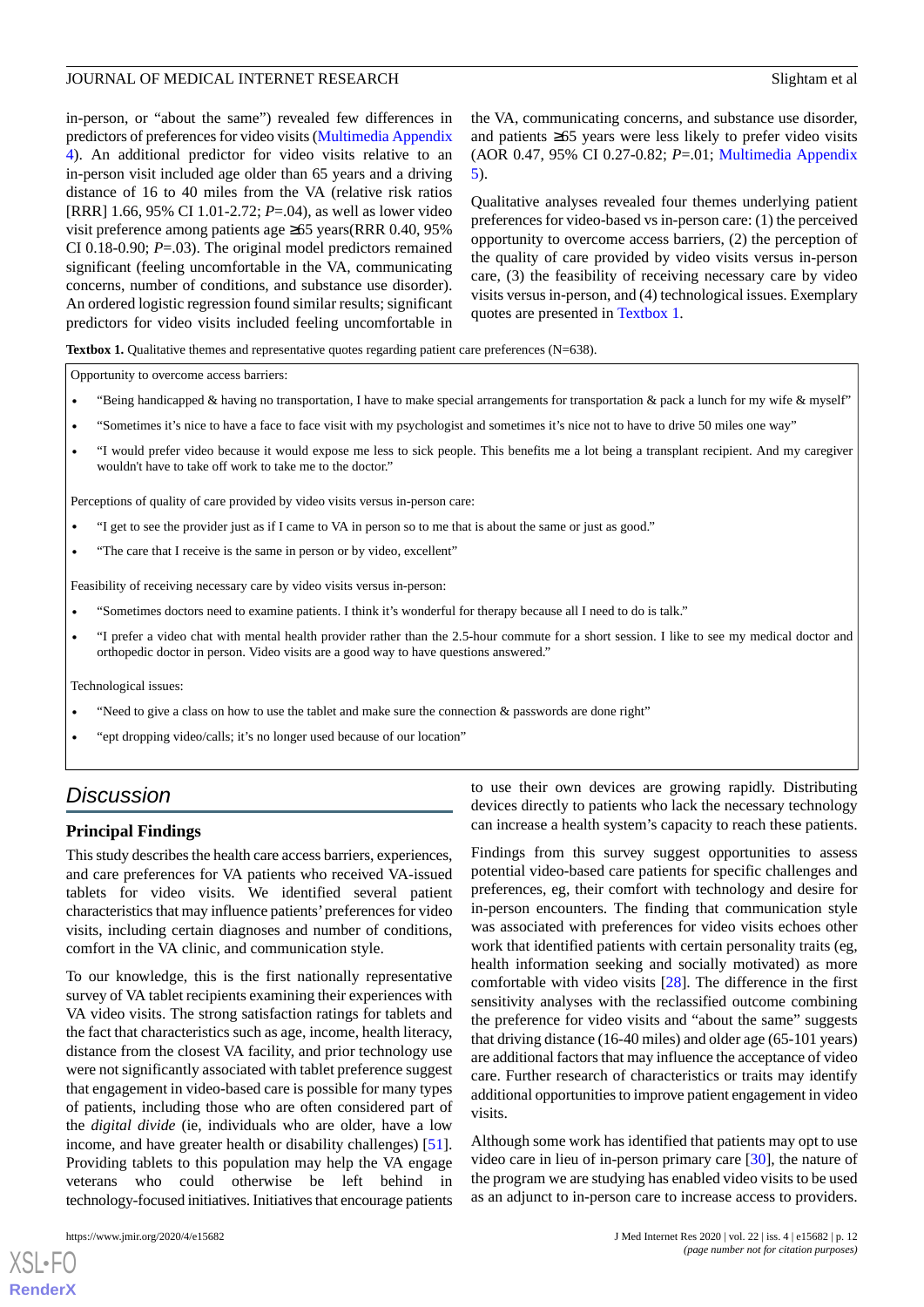The results indicate the importance of identifying patients who are amenable to using technology for their care and identifying opportunities to improve training for patients and providers who want to conduct video visits. Health care programs could consider patients' chronic conditions and access barriers to identify candidates who may prefer video encounters and review the patients' local broadband capability to ensure connectivity. Previous work has identified that patients sometimes decline telehealth owing to the lack of access or skills needed to engage in video visits [[52](#page-15-17)[,53](#page-15-18)] and that patients with mental health conditions are less likely to have access to the internet and technology [\[25](#page-14-7),[54\]](#page-15-19). Despite the technical challenges that may hinder initial use, once patients participate in a video visit, they often perceive it to be of the same or better quality than in-person care [[16](#page-14-1)[,17](#page-14-14),[27](#page-14-9)[,29](#page-14-15)]. However, patients acknowledge that video visits cannot fully replace in-person care, particularly when physical examinations are needed for decision making [[18\]](#page-14-2). This study builds on prior work by identifying additional factors such as patient communication style, comfort in the care setting, and health conditions that predict a preference for video visits when the barrier to accessing technology is removed. Telemedicine is more sensitive to patient preferences because it is the mode of health care service delivery [[31\]](#page-14-11) rather than a treatment option, and understanding patient preferences will enable health care systems to target this limited resource to ensure it is utilized effectively.

Some limitations of this study include a potential bias introduced by survey nonresponse, despite weighting. Even though the survey respondents were older, they were similar to the population of tablet recipients in most characteristics ([Multimedia Appendix 2\)](#page-13-13). Owing to the novel focus of this survey, we included some *de novo* questions, although most of the survey material was derived from validated measures [[36](#page-15-3)[-41](#page-15-6)]. The factor analysis of the access barriers combining big and small groupings could cause us to miss some nuances among some of the factors. However, analyses of the groupings only identified two barriers (uncomfortable or uneasy and travel time) for which the proportion differed significantly between big and small barriers by preference for care. As there were no significant differences noted for the other six factors, and because some factors had relatively small numbers in the *big problem* category, we chose to combine the big and small categories in the analyses. It is to be noted that our evaluation does not include veterans who participate in video visits from their own devices, and providers may have selectively distributed tablets to certain types of patients during this pilot, so our results may not extend to all current or potential veteran patients participating in video visits. Another limitation in interpreting our results is that we cannot attribute changes in

satisfaction directly to receipt of the tablet, as surveys were only distributed to tablet recipients and there was no control group with which to compare these outcomes.

Nevertheless, results from this evaluation will inform efforts to improve the reach of this program across participating VA facilities by identifying characteristics associated with preferences for video-based care and the reasons behind these preferences. This information can help VA identify and better engage patients who may be interested in this limited resource as well as address factors that may be limiting tablet use among some populations. This study also clarifies that patients understand that video visits may not be appropriate in all cases, which can be used to inform patient and provider trainings on the appropriateness of offering video visits. For patients who prefer video visits, the VA can utilize the tablets to encourage engagement in programs and services that previously were out of reach owing to access barriers. The role that internet connectivity plays in our findings for patient preference and other research related to health care access underscores the importance of broadband access as a priority in the United States [[55\]](#page-15-20). VA program offices continue to work with broadband carriers on this issue and actively test opportunities to augment this barrier by offering multiple broadband service providers or providing cellular signal boosters to patients in certain areas. The VA health care system serves an older population compared with other US health care systems [[56\]](#page-16-0), so the program's success among older veterans (mean age 58.6 years among survey respondents and 54.6 years among all tablet recipients) also provides insights into how best to optimize the use of telehealth and video visits among older adults.

### **Conclusions**

Technology is playing an increasingly important role in enhancing health care access and delivery for patients, especially for those who are geographically isolated or homebound. Although VA has evolved to become both a provider and payer of care, its priority of ensuring access to high-quality care for veterans has not changed. The 2018 Mission Act further expands the role of telemedicine in the VA, including the approved use of video visits in the home and across state lines [\[57](#page-16-1)]. Critical issues remain owing to variations in broadband infrastructure that will influence the adoption and use of these technologies. This study provides important information about patient experiences with VA-issued tablets and their preferences for video vs in-person care. The findings may inform the development of assessment and training tools to improve patient targeting and support for tablet recipients as well as opportunities to improve engagement in video visits.

## **Acknowledgments**

The authors would like to thank Leonie Heyworth, MD, and John Peters, MS, from the VA's Office of Connected Care for contributing insights into the VA's nationwide distribution of video-enabled tablets. Liberty Greene, MS, and Pon Su, MS, data analysts at the VA Palo Alto Center for Innovation to Implementation and Health Economics Resource Center, respectively, provided data management support. The views expressed are those of the authors and do not necessarily represent views of the VA.

 $XS$  • FC **[RenderX](http://www.renderx.com/)**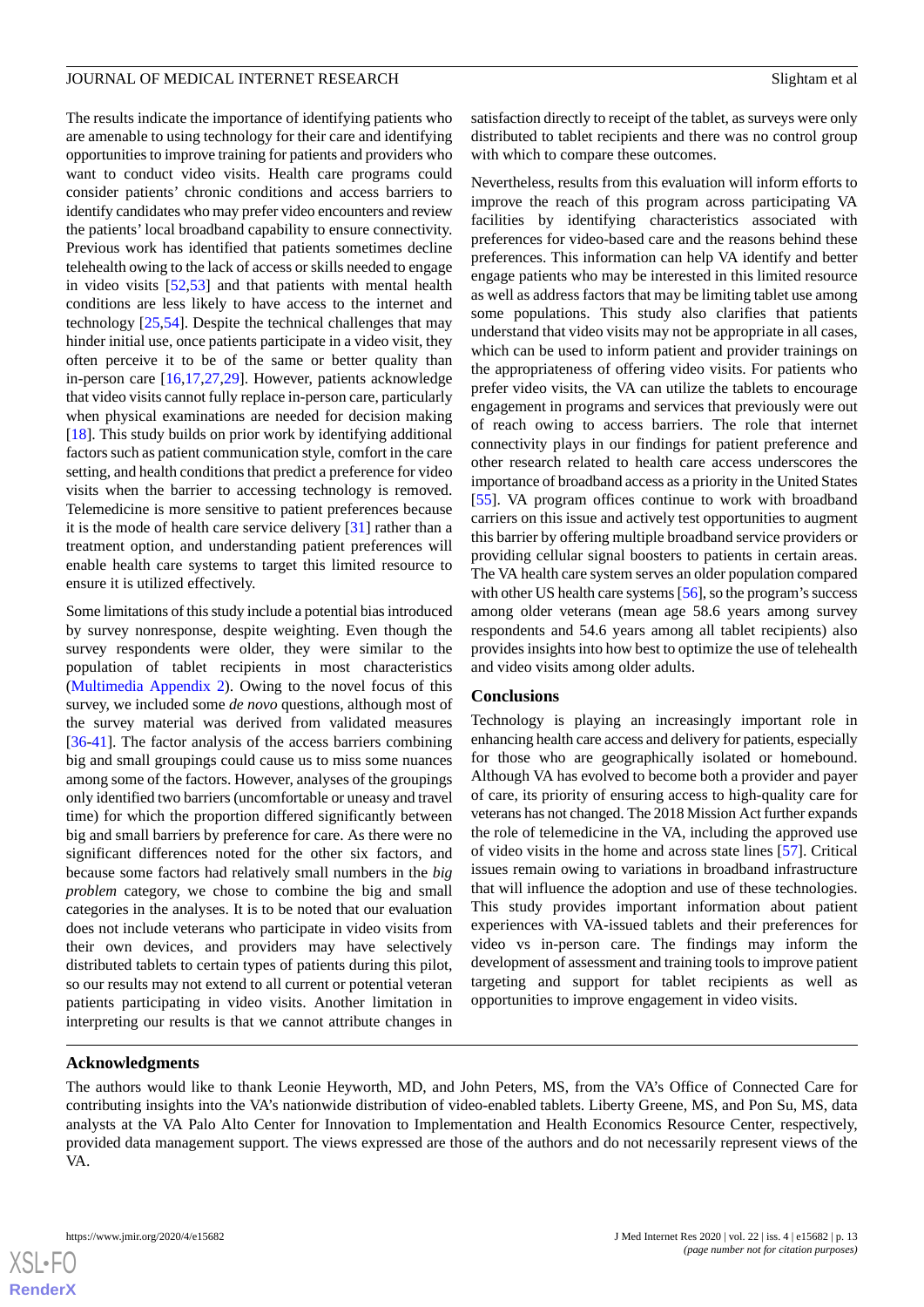This work was supported by the VA's Office of Rural Health Enterprise Wide Initiative and the eHealth Partnered Evaluation Initiative, Quality Enhancement Research Initiative (principal investigator: Timothy Hogan, Bedford, Massachusetts).

## **Conflicts of Interest**

<span id="page-13-12"></span>None declared.

## **Multimedia Appendix 1**

<span id="page-13-13"></span>Baseline and follow-up surveys. [[DOCX File , 720 KB-Multimedia Appendix 1\]](https://jmir.org/api/download?alt_name=jmir_v22i4e15682_app1.docx&filename=e472019c5db48f058dc07cbf3bb9ca17.docx)

## **Multimedia Appendix 2**

<span id="page-13-14"></span>Weighted characteristics table. [[DOCX File , 24 KB](https://jmir.org/api/download?alt_name=jmir_v22i4e15682_app2.docx&filename=d040736d40e994e383125d085a3ae385.docx)-[Multimedia Appendix 2\]](https://jmir.org/api/download?alt_name=jmir_v22i4e15682_app2.docx&filename=d040736d40e994e383125d085a3ae385.docx)

## **Multimedia Appendix 3**

<span id="page-13-15"></span>Sensitivity analysis 1. [[DOCX File , 17 KB](https://jmir.org/api/download?alt_name=jmir_v22i4e15682_app3.docx&filename=1ed78b4f212998054f07530859b8be59.docx)-[Multimedia Appendix 3\]](https://jmir.org/api/download?alt_name=jmir_v22i4e15682_app3.docx&filename=1ed78b4f212998054f07530859b8be59.docx)

## **Multimedia Appendix 4**

<span id="page-13-16"></span>Sensitivity analysis 2: multinomial regression. [[DOCX File , 17 KB](https://jmir.org/api/download?alt_name=jmir_v22i4e15682_app4.docx&filename=798b5e106459cdf766cc4166b095dc58.docx)-[Multimedia Appendix 4\]](https://jmir.org/api/download?alt_name=jmir_v22i4e15682_app4.docx&filename=798b5e106459cdf766cc4166b095dc58.docx)

## **Multimedia Appendix 5**

<span id="page-13-0"></span>Sensitivity analysis 3: ordered regression. [[DOCX File , 15 KB](https://jmir.org/api/download?alt_name=jmir_v22i4e15682_app5.docx&filename=7e3868564bfe9dce96d4cad43cbfd61d.docx)-[Multimedia Appendix 5\]](https://jmir.org/api/download?alt_name=jmir_v22i4e15682_app5.docx&filename=7e3868564bfe9dce96d4cad43cbfd61d.docx)

## <span id="page-13-2"></span>**References**

- <span id="page-13-3"></span><span id="page-13-1"></span>1. Board on Health Care Services, Institute of Medicine, Lustig TA. The Role of Telehealth in an Evolving Health Care Environment: Workshop Summary. Washington, DC: National Academies Press; 2012.
- <span id="page-13-4"></span>2. Tuckson RV, Edmunds M, Hodgkins ML. Telehealth. N Engl J Med 2017 Oct 19;377(16):1585-1592. [doi: [10.1056/NEJMsr1503323](http://dx.doi.org/10.1056/NEJMsr1503323)] [Medline: [29045204\]](http://www.ncbi.nlm.nih.gov/entrez/query.fcgi?cmd=Retrieve&db=PubMed&list_uids=29045204&dopt=Abstract)
- 3. Catalyst N. What Is Telehealth? NEJM Catalyst 2018;4(1).
- 4. 2017 AHA Annual Survey Information Technology Supplement Database. Chicago, IL. 2017. URL:<https://www.ahadata.com/> [accessed 2019-09-25]
- <span id="page-13-5"></span>5. Fortney JC, Burgess JF, Bosworth HB, Booth BM, Kaboli PJ. A re-conceptualization of access for 21st century healthcare. J Gen Intern Med 2011 Nov;26(Suppl 2):639-647 [[FREE Full text](http://europepmc.org/abstract/MED/21989616)] [doi: [10.1007/s11606-011-1806-6\]](http://dx.doi.org/10.1007/s11606-011-1806-6) [Medline: [21989616\]](http://www.ncbi.nlm.nih.gov/entrez/query.fcgi?cmd=Retrieve&db=PubMed&list_uids=21989616&dopt=Abstract)
- <span id="page-13-9"></span><span id="page-13-6"></span>6. Der-Martirosian C, Griffin AR, Chu K, Dobalian A. Telehealth at the US Department of Veterans Affairs after Hurricane Sandy. J Telemed Telecare 2019 Jun;25(5):310-317. [doi: [10.1177/1357633X17751005](http://dx.doi.org/10.1177/1357633X17751005)] [Medline: [29384428\]](http://www.ncbi.nlm.nih.gov/entrez/query.fcgi?cmd=Retrieve&db=PubMed&list_uids=29384428&dopt=Abstract)
- <span id="page-13-10"></span>7. Heyworth L. Sharing connections. J Am Med Assoc 2018 Apr 3;319(13):1323-1324. [doi: [10.1001/jama.2018.2717](http://dx.doi.org/10.1001/jama.2018.2717)] [Medline: [29614182](http://www.ncbi.nlm.nih.gov/entrez/query.fcgi?cmd=Retrieve&db=PubMed&list_uids=29614182&dopt=Abstract)]
- 8. Rosen D, McCall JD, Primack BA. Telehealth protocol to prevent readmission among high-risk patients with congestive heart failure. Am J Med 2017 Nov;130(11):1326-1330. [doi: [10.1016/j.amjmed.2017.07.007](http://dx.doi.org/10.1016/j.amjmed.2017.07.007)] [Medline: [28756266](http://www.ncbi.nlm.nih.gov/entrez/query.fcgi?cmd=Retrieve&db=PubMed&list_uids=28756266&dopt=Abstract)]
- <span id="page-13-7"></span>9. Schreiber SS. Teleneurology for veterans in a major metropolitan area. Telemed J E Health 2018 Sep;24(9):698-701. [doi: [10.1089/tmj.2017.0202](http://dx.doi.org/10.1089/tmj.2017.0202)] [Medline: [29303679\]](http://www.ncbi.nlm.nih.gov/entrez/query.fcgi?cmd=Retrieve&db=PubMed&list_uids=29303679&dopt=Abstract)
- <span id="page-13-11"></span><span id="page-13-8"></span>10. Sood A, Watts SA, Johnson JK, Hirth S, Aron DC. Telemedicine consultation for patients with diabetes mellitus: a cluster randomised controlled trial. J Telemed Telecare 2018 Jul;24(6):385-391. [doi: [10.1177/1357633X17704346\]](http://dx.doi.org/10.1177/1357633X17704346) [Medline: [28406066](http://www.ncbi.nlm.nih.gov/entrez/query.fcgi?cmd=Retrieve&db=PubMed&list_uids=28406066&dopt=Abstract)]
- 11. Taylor A, Morris G, Pech J, Rechter S, Carati C, Kidd MR. Home telehealth video conferencing: perceptions and performance. JMIR Mhealth Uhealth 2015 Sep 17;3(3):e90 [\[FREE Full text\]](https://mhealth.jmir.org/2015/3/e90/) [doi: [10.2196/mhealth.4666\]](http://dx.doi.org/10.2196/mhealth.4666) [Medline: [26381104\]](http://www.ncbi.nlm.nih.gov/entrez/query.fcgi?cmd=Retrieve&db=PubMed&list_uids=26381104&dopt=Abstract)
- 12. Pruitt LD, Luxton DD, Shore P. Additional clinical benefits of home-based telemental health treatments. Prof Psychol 2014;45(5):340-346. [doi: [10.1037/a0035461](http://dx.doi.org/10.1037/a0035461)]
- 13. Fletcher TL, Hogan JB, Keegan F, Davis ML, Wassef M, Day S, et al. Recent advances in delivering mental health treatment via video to home. Curr Psychiatry Rep 2018 Jul 21;20(8):56. [doi: [10.1007/s11920-018-0922-y](http://dx.doi.org/10.1007/s11920-018-0922-y)] [Medline: [30032337\]](http://www.ncbi.nlm.nih.gov/entrez/query.fcgi?cmd=Retrieve&db=PubMed&list_uids=30032337&dopt=Abstract)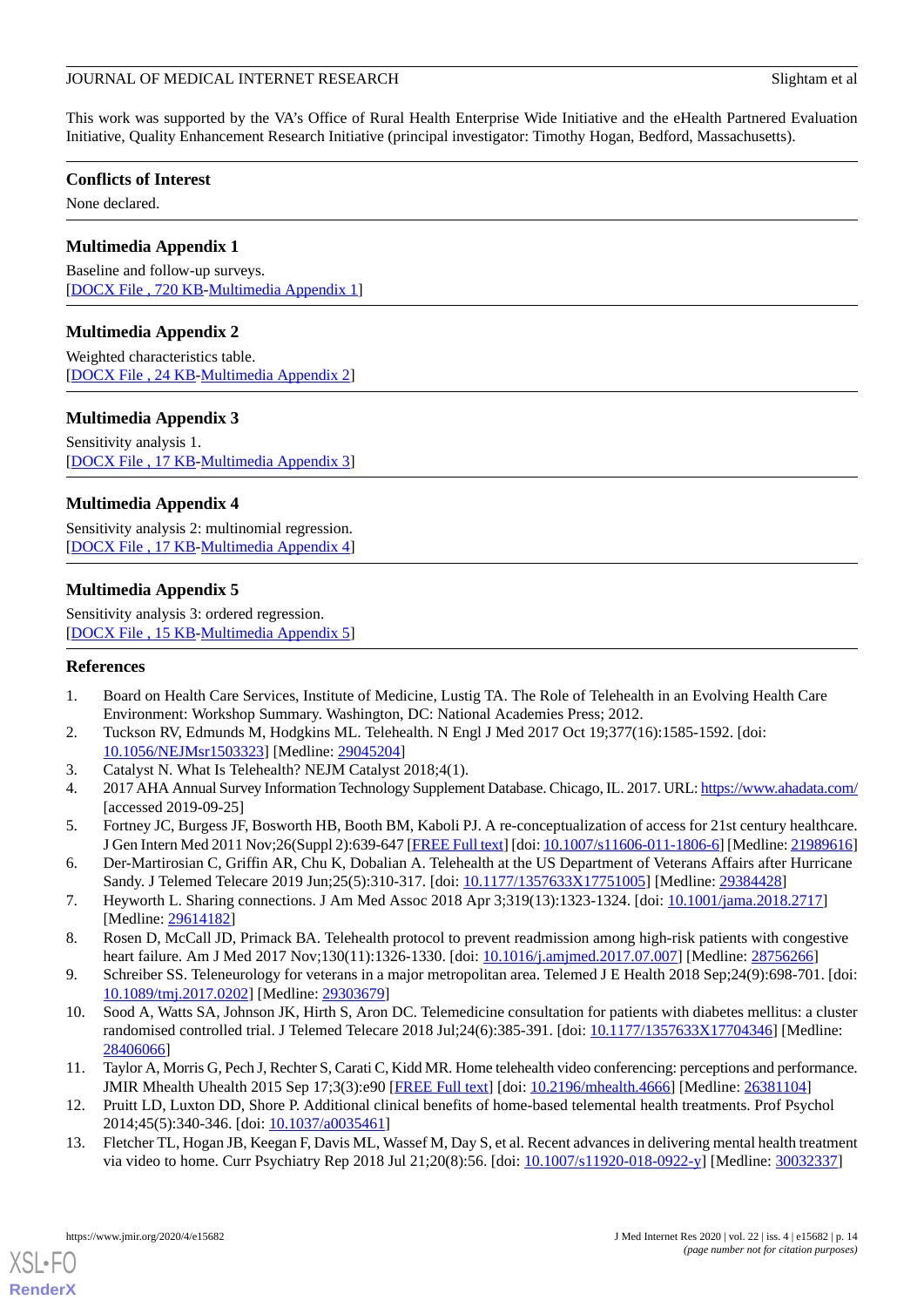- 14. Grubbs KM, Fortney JC, Dean T, Williams JS, Godleski L. A comparison of mental health diagnoses treated via interactive video and face to face in The Veterans Healthcare Administration. Telemed J E Health 2015 Jul;21(7):564-566. [doi: [10.1089/tmj.2014.0152](http://dx.doi.org/10.1089/tmj.2014.0152)] [Medline: [25799233\]](http://www.ncbi.nlm.nih.gov/entrez/query.fcgi?cmd=Retrieve&db=PubMed&list_uids=25799233&dopt=Abstract)
- <span id="page-14-1"></span><span id="page-14-0"></span>15. Veazie S, Bourne D, Peterson K, Anderson J. Evidence Brief: Video Telehealth for Primary Care and Mental Health Services. Washington, DC: Department of Veterans Affairs (US); 2019.
- 16. Whealin JM, King L, Shore P, Spira JL. Diverse veterans' pre- and post-intervention perceptions of home telemental health for posttraumatic stress disorder delivered via tablet. Int J Psychiatry Med 2017 Jan;52(1):3-20. [doi: [10.1177/0091217417703291\]](http://dx.doi.org/10.1177/0091217417703291) [Medline: [28486881\]](http://www.ncbi.nlm.nih.gov/entrez/query.fcgi?cmd=Retrieve&db=PubMed&list_uids=28486881&dopt=Abstract)
- <span id="page-14-14"></span><span id="page-14-2"></span>17. Becevic M, Boren S, Mutrux R, Shah Z, Banerjee S. User satisfaction with telehealth: study of patients, providers, and coordinators. Health Care Manag (Frederick) 2015;34(4):337-349. [doi: [10.1097/HCM.0000000000000081](http://dx.doi.org/10.1097/HCM.0000000000000081)] [Medline: [26506296](http://www.ncbi.nlm.nih.gov/entrez/query.fcgi?cmd=Retrieve&db=PubMed&list_uids=26506296&dopt=Abstract)]
- <span id="page-14-3"></span>18. Powell RE, Henstenburg JM, Cooper G, Hollander JE, Rising KL. Patient perceptions of telehealth primary care video visits. Ann Fam Med 2017 May;15(3):225-229 [\[FREE Full text\]](http://www.annfammed.org/cgi/pmidlookup?view=long&pmid=28483887) [doi: [10.1370/afm.2095\]](http://dx.doi.org/10.1370/afm.2095) [Medline: [28483887](http://www.ncbi.nlm.nih.gov/entrez/query.fcgi?cmd=Retrieve&db=PubMed&list_uids=28483887&dopt=Abstract)]
- 19. de Grood C, Raissi A, Kwon Y, Santana MJ. Adoption of e-health technology by physicians: a scoping review. J Multidiscip Healthc 2016;9:335-344 [[FREE Full text](https://dx.doi.org/10.2147/JMDH.S103881)] [doi: [10.2147/JMDH.S103881](http://dx.doi.org/10.2147/JMDH.S103881)] [Medline: [27536128\]](http://www.ncbi.nlm.nih.gov/entrez/query.fcgi?cmd=Retrieve&db=PubMed&list_uids=27536128&dopt=Abstract)
- 20. Lambert D, Gale J, Hartley D, Croll Z, Hansen A. Understanding the business case for telemental health in rural communities. J Behav Health Serv Res 2016 Jul;43(3):366-379. [doi: [10.1007/s11414-015-9490-7\]](http://dx.doi.org/10.1007/s11414-015-9490-7) [Medline: [26695645](http://www.ncbi.nlm.nih.gov/entrez/query.fcgi?cmd=Retrieve&db=PubMed&list_uids=26695645&dopt=Abstract)]
- <span id="page-14-4"></span>21. Perry K, Gold S, Shearer EM. Identifying and addressing mental health providers' perceived barriers to clinical video telehealth utilization. J Clin Psychol 2019 Mar 11:-. [doi: [10.1002/jclp.22770\]](http://dx.doi.org/10.1002/jclp.22770) [Medline: [30859573\]](http://www.ncbi.nlm.nih.gov/entrez/query.fcgi?cmd=Retrieve&db=PubMed&list_uids=30859573&dopt=Abstract)
- <span id="page-14-5"></span>22. Brooks E, Turvey C, Augusterfer EF. Provider barriers to telemental health: obstacles overcome, obstacles remaining. Telemed J E Health 2013 Jun;19(6):433-437. [doi: [10.1089/tmj.2013.0068](http://dx.doi.org/10.1089/tmj.2013.0068)] [Medline: [23590176](http://www.ncbi.nlm.nih.gov/entrez/query.fcgi?cmd=Retrieve&db=PubMed&list_uids=23590176&dopt=Abstract)]
- 23. Center for Medicare and Medicaid Services, Department of Health and Human Services. Federal Register. Baltimore, MD: Center for Medicare and Medicaid Services; 2018. Medicare Program; Revisions to Payment Policies Under the Physician Fee Schedule and Other Revisions to Part B for CY 2019; Medicare Shared Savings Program Requirements; Quality Payment Program; Medicaid Promoting Interoperability Program; Quality Payment Program-Extreme and Uncontrollable Circumstance Policy for the 2019 MIPS Payment Year; Provisions From the Medicare Shared Savings Program-Accountable Care Organizations-Pathways to Success; and Expanding the Use of Telehealth Services for the Treatment of Opioid Use Disorder Under the Substance Use-Disorder Prevention That Promotes Opioid Recovery and Treatment (SUPPORT) for Patients and Communities Act URL: [https://www.federalregister.gov/documents/2018/11/23/2018-24170/](https://www.federalregister.gov/documents/2018/11/23/2018-24170/medicare-program-revisions-to-payment-policies-under-the-physician-fee-schedule-and-other-revisions) [medicare-program-revisions-to-payment-policies-under-the-physician-fee-schedule-and-other-revisions](https://www.federalregister.gov/documents/2018/11/23/2018-24170/medicare-program-revisions-to-payment-policies-under-the-physician-fee-schedule-and-other-revisions) [accessed 2020-02-04]
- <span id="page-14-7"></span><span id="page-14-6"></span>24. Miller CJ, McInnes DK, Stolzmann K, Bauer MS. Interest in use of technology for healthcare among veterans receiving treatment for mental health. Telemed J E Health 2016 Oct;22(10):847-854. [doi: [10.1089/tmj.2015.0190\]](http://dx.doi.org/10.1089/tmj.2015.0190) [Medline: [26982279](http://www.ncbi.nlm.nih.gov/entrez/query.fcgi?cmd=Retrieve&db=PubMed&list_uids=26982279&dopt=Abstract)]
- <span id="page-14-9"></span><span id="page-14-8"></span>25. Klee A, Stacy M, Rosenheck R, Harkness L, Tsai J. Interest in technology-based therapies hampered by access: a survey of veterans with serious mental illnesses. Psychiatr Rehabil J 2016 Jun;39(2):173-179. [doi: [10.1037/prj0000180](http://dx.doi.org/10.1037/prj0000180)] [Medline: [26985680](http://www.ncbi.nlm.nih.gov/entrez/query.fcgi?cmd=Retrieve&db=PubMed&list_uids=26985680&dopt=Abstract)]
- <span id="page-14-12"></span>26. Morland LA, Wells SY, Glassman LH, Grubbs KM, Mackintosh M, Golshan S, et al. What Do Veterans Want? Understanding Veterans' Preferences for PTSD Treatment Delivery. Mil Med 2019 Dec 1;184(11-12):686-692. [doi: [10.1093/milmed/usz035\]](http://dx.doi.org/10.1093/milmed/usz035) [Medline: [30839067](http://www.ncbi.nlm.nih.gov/entrez/query.fcgi?cmd=Retrieve&db=PubMed&list_uids=30839067&dopt=Abstract)]
- <span id="page-14-15"></span>27. Polinski JM, Barker T, Gagliano N, Sussman A, Brennan TA, Shrank WH. Patients' satisfaction with and preference for telehealth visits. J Gen Intern Med 2016 Mar;31(3):269-275 [\[FREE Full text\]](http://europepmc.org/abstract/MED/26269131) [doi: [10.1007/s11606-015-3489-x](http://dx.doi.org/10.1007/s11606-015-3489-x)] [Medline: [26269131](http://www.ncbi.nlm.nih.gov/entrez/query.fcgi?cmd=Retrieve&db=PubMed&list_uids=26269131&dopt=Abstract)]
- <span id="page-14-10"></span>28. Roettl J, Bidmon S, Terlutter R. What predicts patients' willingness to undergo online treatment and pay for online treatment? Results from a web-based survey to investigate the changing patient-physician relationship. J Med Internet Res 2016 Feb 4;18(2):e32 [\[FREE Full text](https://www.jmir.org/2016/2/e32/)] [doi: [10.2196/jmir.5244](http://dx.doi.org/10.2196/jmir.5244)] [Medline: [26846162](http://www.ncbi.nlm.nih.gov/entrez/query.fcgi?cmd=Retrieve&db=PubMed&list_uids=26846162&dopt=Abstract)]
- <span id="page-14-11"></span>29. Gardner MR, Jenkins SM, O'Neil DA, Wood DL, Spurrier BR, Pruthi S. Perceptions of video-based appointments from the patient's home: a patient survey. Telemed J E Health 2015 Apr;21(4):281-285 [[FREE Full text](http://europepmc.org/abstract/MED/25166260)] [doi: [10.1089/tmj.2014.0037](http://dx.doi.org/10.1089/tmj.2014.0037)] [Medline: [25166260\]](http://www.ncbi.nlm.nih.gov/entrez/query.fcgi?cmd=Retrieve&db=PubMed&list_uids=25166260&dopt=Abstract)
- <span id="page-14-13"></span>30. Liaw WR, Jetty A, Coffman M, Petterson S, Moore MA, Sridhar G, et al. Disconnected: a survey of users and nonusers of telehealth and their use of primary care. J Am Med Inform Assoc 2019 May 1;26(5):420-428. [doi: [10.1093/jamia/ocy182](http://dx.doi.org/10.1093/jamia/ocy182)] [Medline: [30865777](http://www.ncbi.nlm.nih.gov/entrez/query.fcgi?cmd=Retrieve&db=PubMed&list_uids=30865777&dopt=Abstract)]
- 31. Call VR, Erickson LD, Dailey NK, Hicken BL, Rupper R, Yorgason JB, et al. Attitudes toward telemedicine in urban, rural, and highly rural communities. Telemed J E Health 2015 Aug;21(8):644-651. [doi: [10.1089/tmj.2014.0125](http://dx.doi.org/10.1089/tmj.2014.0125)] [Medline: [25839334](http://www.ncbi.nlm.nih.gov/entrez/query.fcgi?cmd=Retrieve&db=PubMed&list_uids=25839334&dopt=Abstract)]
- 32. López L, Green AR, Tan-McGrory A, King R, Betancourt JR. Bridging the digital divide in health care: the role of health information technology in addressing racial and ethnic disparities. Jt Comm J Qual Patient Saf 2011 Oct;37(10):437-445. [doi: [10.1016/s1553-7250\(11\)37055-9](http://dx.doi.org/10.1016/s1553-7250(11)37055-9)] [Medline: [22013816](http://www.ncbi.nlm.nih.gov/entrez/query.fcgi?cmd=Retrieve&db=PubMed&list_uids=22013816&dopt=Abstract)]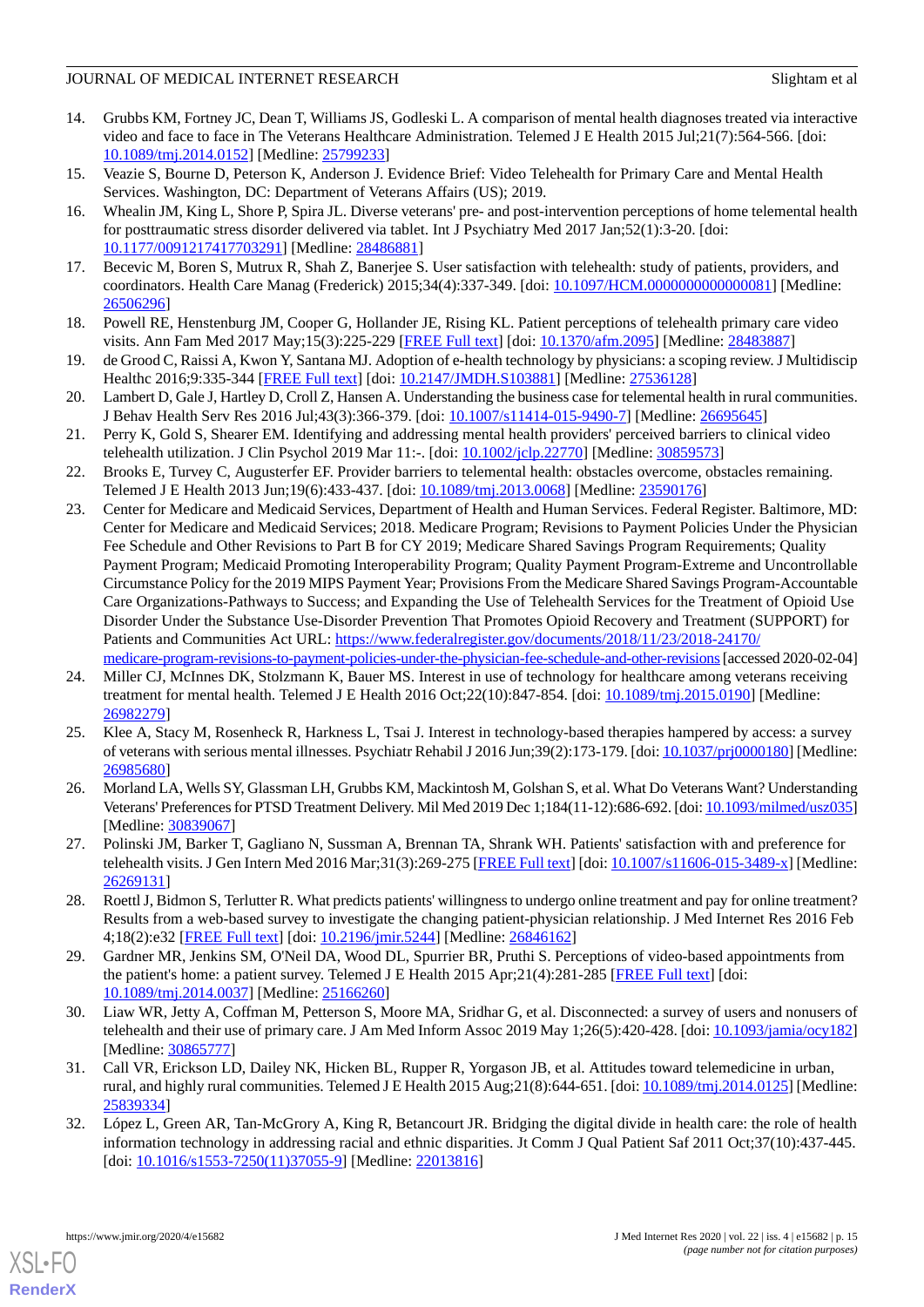- <span id="page-15-0"></span>33. Adams SV, Mader MJ, Bollinger MJ, Wong ES, Hudson TJ, Littman AJ. Utilization of interactive clinical video telemedicine by rural and urban veterans in the veterans health administration health care system. J Rural Health 2019 Jun;35(3):308-318. [doi: [10.1111/jrh.12343\]](http://dx.doi.org/10.1111/jrh.12343) [Medline: [30600557\]](http://www.ncbi.nlm.nih.gov/entrez/query.fcgi?cmd=Retrieve&db=PubMed&list_uids=30600557&dopt=Abstract)
- <span id="page-15-1"></span>34. Zulman D, Wong E, Slightam C, Gregory A, Jacobs JC, Kimerling R, et al. Making connections: nationwide implementation of video telehealth tablets to address access barriers in veterans. JAMIA-Open 2019;2(3):323-329. [doi: [10.1093/jamiaopen/ooz024\]](http://dx.doi.org/10.1093/jamiaopen/ooz024)
- <span id="page-15-3"></span><span id="page-15-2"></span>35. Jacobs JC, Blonigen DM, Kimerling R, Slightam C, Gregory AJ, Gurmessa T, et al. Increasing mental health care access, continuity, and efficiency for veterans through telehealth with video tablets. Psychiatr Serv 2019 Nov 1;70(11):976-982. [doi: [10.1176/appi.ps.201900104](http://dx.doi.org/10.1176/appi.ps.201900104)] [Medline: [31378193](http://www.ncbi.nlm.nih.gov/entrez/query.fcgi?cmd=Retrieve&db=PubMed&list_uids=31378193&dopt=Abstract)]
- <span id="page-15-4"></span>36. Fortney JC, Pyne JM, Kimbrell TA, Hudson TJ, Robinson DE, Schneider R, et al. Telemedicine-based collaborative care for posttraumatic stress disorder: a randomized clinical trial. JAMA Psychiatry 2015 Jan;72(1):58-67. [doi: [10.1001/jamapsychiatry.2014.1575](http://dx.doi.org/10.1001/jamapsychiatry.2014.1575)] [Medline: [25409287](http://www.ncbi.nlm.nih.gov/entrez/query.fcgi?cmd=Retrieve&db=PubMed&list_uids=25409287&dopt=Abstract)]
- 37. Shippee ND, Shippee TP, Hess EP, Beebe TJ. An observational study of emergency department utilization among enrollees of Minnesota Health Care Programs: financial and non-financial barriers have different associations. BMC Health Serv Res 2014 Feb 8;14:62 [\[FREE Full text\]](https://bmchealthservres.biomedcentral.com/articles/10.1186/1472-6963-14-62) [doi: [10.1186/1472-6963-14-62](http://dx.doi.org/10.1186/1472-6963-14-62)] [Medline: [24507761](http://www.ncbi.nlm.nih.gov/entrez/query.fcgi?cmd=Retrieve&db=PubMed&list_uids=24507761&dopt=Abstract)]
- 38. Clement S, Brohan E, Jeffery D, Henderson C, Hatch SL, Thornicroft G. Development and psychometric properties the Barriers to Access to Care Evaluation scale (BACE) related to people with mental ill health. BMC Psychiatry 2012 Jun 20;12:36 [[FREE Full text](https://bmcpsychiatry.biomedcentral.com/articles/10.1186/1471-244X-12-36)] [doi: [10.1186/1471-244X-12-36](http://dx.doi.org/10.1186/1471-244X-12-36)] [Medline: [22546012\]](http://www.ncbi.nlm.nih.gov/entrez/query.fcgi?cmd=Retrieve&db=PubMed&list_uids=22546012&dopt=Abstract)
- <span id="page-15-5"></span>39. Center for Studying Health System Change. Health Tracking Household Survey, 2010 [United States]. Ann Arbor, MI: Inter-university Consortium for Political and Social Research [distributor]; 2012.
- <span id="page-15-6"></span>40. Washington DL, Bean-Mayberry B, Riopelle D, Yano EM. Access to care for women veterans: delayed healthcare and unmet need. J Gen Intern Med 2011 Nov;26(Suppl 2):655-661 [\[FREE Full text\]](http://europepmc.org/abstract/MED/21989618) [doi: [10.1007/s11606-011-1772-z\]](http://dx.doi.org/10.1007/s11606-011-1772-z) [Medline: [21989618](http://www.ncbi.nlm.nih.gov/entrez/query.fcgi?cmd=Retrieve&db=PubMed&list_uids=21989618&dopt=Abstract)]
- <span id="page-15-7"></span>41. Zulman DM, Jenchura EC, Cohen DM, Lewis ET, Houston TK, Asch SM. How can eHealth technology address challenges related to multimorbidity? Perspectives from patients with multiple chronic conditions. J Gen Intern Med 2015 Aug;30(8):1063-1070 [\[FREE Full text](http://europepmc.org/abstract/MED/25691239)] [doi: [10.1007/s11606-015-3222-9\]](http://dx.doi.org/10.1007/s11606-015-3222-9) [Medline: [25691239\]](http://www.ncbi.nlm.nih.gov/entrez/query.fcgi?cmd=Retrieve&db=PubMed&list_uids=25691239&dopt=Abstract)
- <span id="page-15-8"></span>42. Chew LD, Griffin JM, Partin MR, Noorbaloochi S, Grill JP, Snyder A, et al. Validation of screening questions for limited health literacy in a large VA outpatient population. J Gen Intern Med 2008 May;23(5):561-566 [\[FREE Full text\]](http://europepmc.org/abstract/MED/18335281) [doi: [10.1007/s11606-008-0520-5\]](http://dx.doi.org/10.1007/s11606-008-0520-5) [Medline: [18335281](http://www.ncbi.nlm.nih.gov/entrez/query.fcgi?cmd=Retrieve&db=PubMed&list_uids=18335281&dopt=Abstract)]
- <span id="page-15-10"></span><span id="page-15-9"></span>43. Kimerling RE, Schalet BD, Reise SP, Zulman DM, Lewis ET. Development of a Veteran-Centered Measure of Healthcare Engagement. In: Proceedings of the International Society for Quality of Life Research. 2019 Presented at: ISOQOL'19; October 20-23, 2019; San Diego, CA.
- <span id="page-15-11"></span>44. United Nations Economic Commission for Europe, United Nations Population Fund. Generations and Gender Programme: Survey Instruments. Switzerland: UNECE Information Unit; 2005.
- <span id="page-15-12"></span>45. CFI Group. Veterans Affairs. 2014. American Customer Satisfaction Index: Veterans Health Administration. Veterans Affairs - 2013 Customer Satisfaction Outpatient Survey URL: [https://www.va.gov/health/docs/VA2013OutpatientACSI.](https://www.va.gov/health/docs/VA2013OutpatientACSI.pdf) [pdf](https://www.va.gov/health/docs/VA2013OutpatientACSI.pdf) [accessed 2019-06-01]
- <span id="page-15-13"></span>46. Federal Register. Washington, DC: US Department of Veterans Affairs; 2014. Privacy Act of 1974: VHA Corporate Data Warehouse (172VA10P2) – VA. 79 FR 4377 URL: [https://www.federalregister.gov/documents/2014/01/27/2014-01497/](https://www.federalregister.gov/documents/2014/01/27/2014-01497/privacy-act-of-1974) [privacy-act-of-1974](https://www.federalregister.gov/documents/2014/01/27/2014-01497/privacy-act-of-1974) [accessed 2020-02-04]
- <span id="page-15-16"></span><span id="page-15-15"></span><span id="page-15-14"></span>47. Yoon J, Chow A. Comparing chronic condition rates using ICD-9 and ICD-10 in VA patients FY2014-2016. BMC Health Serv Res 2017 Aug 17;17(1):572 [\[FREE Full text\]](https://bmchealthservres.biomedcentral.com/articles/10.1186/s12913-017-2504-9) [doi: [10.1186/s12913-017-2504-9\]](http://dx.doi.org/10.1186/s12913-017-2504-9) [Medline: [28818082\]](http://www.ncbi.nlm.nih.gov/entrez/query.fcgi?cmd=Retrieve&db=PubMed&list_uids=28818082&dopt=Abstract)
- <span id="page-15-17"></span>48. VIReC. Hines, IL: US Department of Veterans Affairs Information Resource Center VIReC Research User Guides URL: <https://www.virec.research.va.gov/Resources/RUGs.asp> [accessed 2020-02-04]
- 49. Tabachnick BG, Fidell LS. Using Multivariate Statistics. Fifth Edition. Boston, MA: Pearson; 2007.
- <span id="page-15-18"></span>50. Saldana J. The Coding Manual for Qualitative Researchers. Thousand Oaks, CA: SAGE Publications; 2012.
- 51. Smith A. Pew Research Center. 2014 Apr 3. Older Adults and Technology Use URL: [http://www.pewinternet.org/2014/](http://www.pewinternet.org/2014/04/03/older-adults-and-technology-use/) [04/03/older-adults-and-technology-use/](http://www.pewinternet.org/2014/04/03/older-adults-and-technology-use/) [accessed 2020-02-04]
- <span id="page-15-19"></span>52. Luger TM, Hogan TP, Richardson LM, Cioffari-Bailiff L, Harvey K, Houston TK. Older veteran digital disparities: examining the potential for solutions within social networks. J Med Internet Res 2016 Nov 23;18(11):e296 [\[FREE Full](https://www.jmir.org/2016/11/e296/) [text](https://www.jmir.org/2016/11/e296/)] [doi: [10.2196/jmir.6385](http://dx.doi.org/10.2196/jmir.6385)] [Medline: [27881361](http://www.ncbi.nlm.nih.gov/entrez/query.fcgi?cmd=Retrieve&db=PubMed&list_uids=27881361&dopt=Abstract)]
- <span id="page-15-20"></span>53. Foster A, Horspool KA, Edwards L, Thomas CL, Salisbury C, Montgomery AA, et al. Who does not participate in telehealth trials and why? A cross-sectional survey. Trials 2015 Jun 5;16:258 [\[FREE Full text\]](https://trialsjournal.biomedcentral.com/articles/10.1186/s13063-015-0773-3) [doi: [10.1186/s13063-015-0773-3\]](http://dx.doi.org/10.1186/s13063-015-0773-3) [Medline: [26044763](http://www.ncbi.nlm.nih.gov/entrez/query.fcgi?cmd=Retrieve&db=PubMed&list_uids=26044763&dopt=Abstract)]
- 54. Robotham D, Satkunanathan S, Doughty L, Wykes T. Do we still have a digital divide in mental health? A five-year survey follow-up. J Med Internet Res 2016 Nov 22;18(11):e309 [[FREE Full text](https://www.jmir.org/2016/11/e309/)] [doi: [10.2196/jmir.6511](http://dx.doi.org/10.2196/jmir.6511)] [Medline: [27876684\]](http://www.ncbi.nlm.nih.gov/entrez/query.fcgi?cmd=Retrieve&db=PubMed&list_uids=27876684&dopt=Abstract)
- 55. Federal Communications Commission. Health IT Answers. Washington, DC; 2017 Jun. FCC's Connect2Health Task Force Announces Data Update for Broadband Health Mapping Platform URL: [https://docs.fcc.gov/public/attachments/](https://docs.fcc.gov/public/attachments/DOC-344778A1.pdf) [DOC-344778A1.pdf](https://docs.fcc.gov/public/attachments/DOC-344778A1.pdf) [accessed 2020-04-04]